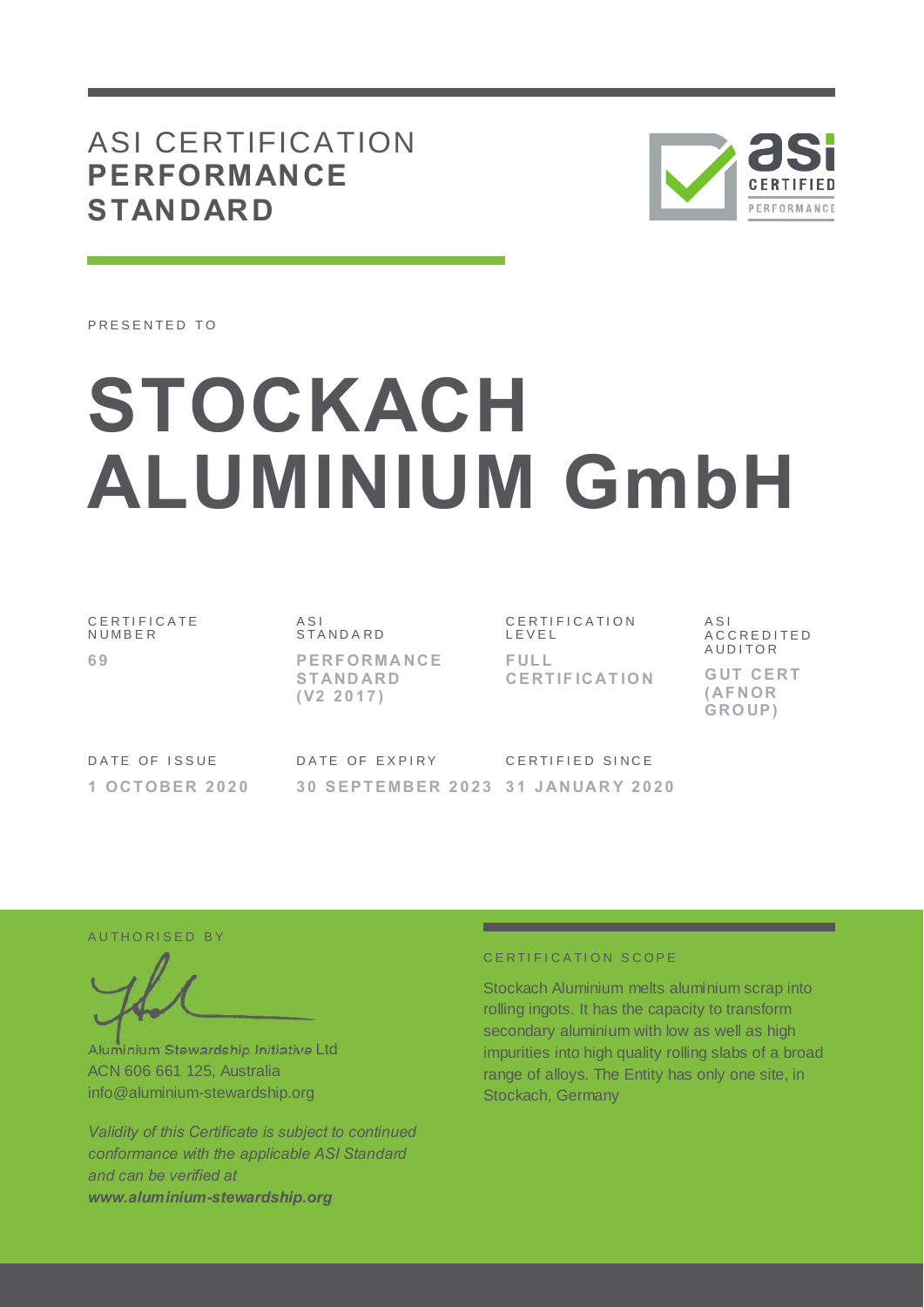# SUMMARY AUDIT REPORT **PERFORMANCE STANDARD**

## **OVERVIEW**

| MEMBER NAME                       | StockachAlu                                                                                                                                                                                                                                                                                                                                                                                                                                                                                                                                                                                                                                                                                                                      |
|-----------------------------------|----------------------------------------------------------------------------------------------------------------------------------------------------------------------------------------------------------------------------------------------------------------------------------------------------------------------------------------------------------------------------------------------------------------------------------------------------------------------------------------------------------------------------------------------------------------------------------------------------------------------------------------------------------------------------------------------------------------------------------|
| ENTITY NAME                       | Stockach Aluminium GmbH                                                                                                                                                                                                                                                                                                                                                                                                                                                                                                                                                                                                                                                                                                          |
| CERTIFICATION<br>SCOPE            | Stockach Aluminium melts aluminium scrap into rolling ingots. It has the<br>capacity to transform secondary aluminium with low as well as high<br>impurities into high quality rolling slabs of a broad range of alloys. The Entity<br>has only one site, in Stockach, Germany                                                                                                                                                                                                                                                                                                                                                                                                                                                   |
| SUPPLY CHAIN<br>ACTIVITIES        | Aluminium Re-melting/Refining, Casthouses                                                                                                                                                                                                                                                                                                                                                                                                                                                                                                                                                                                                                                                                                        |
| ASI STANDARD                      | Performance Standard V2                                                                                                                                                                                                                                                                                                                                                                                                                                                                                                                                                                                                                                                                                                          |
| AUDIT TYPE                        | Surveillance Audit                                                                                                                                                                                                                                                                                                                                                                                                                                                                                                                                                                                                                                                                                                               |
| AUDIT FIRM                        | <b>GUTcert (AFNOR Group)</b>                                                                                                                                                                                                                                                                                                                                                                                                                                                                                                                                                                                                                                                                                                     |
| AUDIT DATE                        | 8 October 2019. 9 October 2019 (First Certification Audit)<br>23 July 2020. 24 September 2020 (Surveillance Audit)                                                                                                                                                                                                                                                                                                                                                                                                                                                                                                                                                                                                               |
| AUDIT REPORT<br><b>SUBMISSION</b> | 17 December 2019 (First Certification Audit)<br>$\bullet$<br>10 September 2020 (Surveillance Audit)<br>$\bullet$                                                                                                                                                                                                                                                                                                                                                                                                                                                                                                                                                                                                                 |
| <b>AUDIT SCOPE</b>                | <b>First Certification Audit</b><br>The Entity melts aluminium into ingots. It has the capacity to melt various<br>alloys as well as secondary aluminium with high impurities but also primary<br>aluminium. The Entity has only one site, in Stockach, Germany.<br>Supply chain activities included in the Audit Scope:<br>Aluminium Re-melting/Refining, Casthouses<br>All relevant Criteria in the ASI Performance Standard were included in the<br>Audit Scope.<br><b>Surveillance Audit</b><br>The Entity melts aluminium into ingots. It has the capacity to melt various<br>alloys as well as secondary aluminium with high impurities but also primary<br>aluminium. The Entity has only one site, in Stockach, Germany. |
|                                   | Supply chain activities included in the Audit Scope:                                                                                                                                                                                                                                                                                                                                                                                                                                                                                                                                                                                                                                                                             |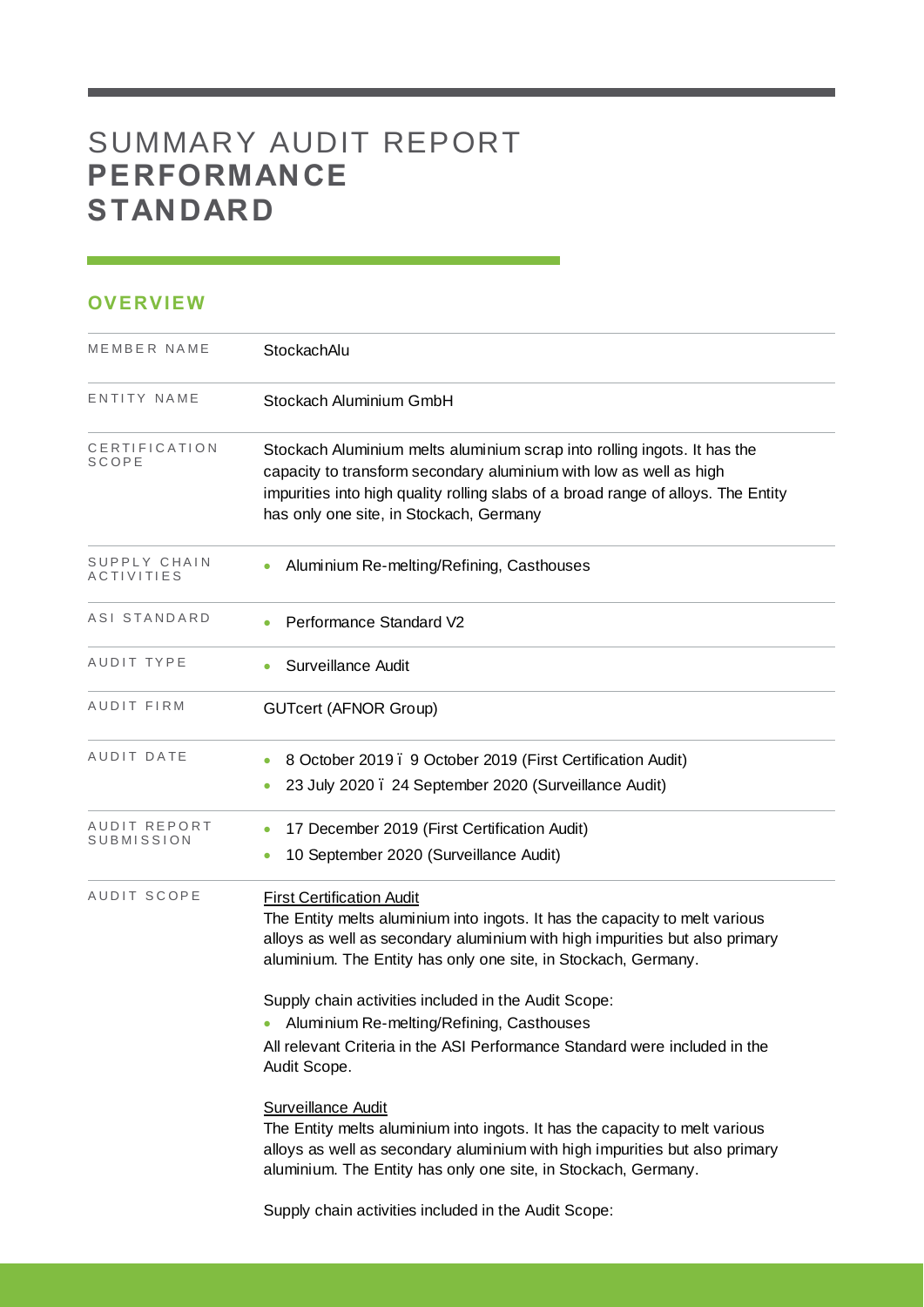|                         | Aluminium Re-melting/Refining, Casthouses                                                                                                                                                 |
|-------------------------|-------------------------------------------------------------------------------------------------------------------------------------------------------------------------------------------|
|                         | All relevant Criteria in the ASI Performance Standard were included in the<br>Audit Scope.                                                                                                |
| AUDIT<br>OUTCOME        | Certification                                                                                                                                                                             |
| AUDIT<br>METHODOLOGY    | The Auditors confirm that:                                                                                                                                                                |
| <b>DECLARATION</b>      | The information provided by the Entity is true and accurate to the best<br>⊻<br>knowledge of the Auditor(s) preparing this Report.                                                        |
|                         | The findings are based on verified Objective Evidence relevant to the<br>time period for the Audit, traceable and unambiguous.                                                            |
|                         | The Audit Scope and Audit methodology are sufficient to establish<br>⊻<br>confidence that the findings are indicative of the performance of the<br>Entity of defined Certification Scope. |
|                         | The Auditor(s) have acted in a manner deemed ethical, truthful, accurate<br>⊻<br>professional, independent and objective.                                                                 |
| CERTIFICATION<br>PERIOD | 1 October 2020 - 30 September 2023                                                                                                                                                        |
| NEXT AUDIT<br>TYPE      | Surveillance Audit                                                                                                                                                                        |
| NEXT AUDIT<br>DUE DATE  | 30 April 2022                                                                                                                                                                             |
| CERTIFICATE<br>NUMBER   | 69                                                                                                                                                                                        |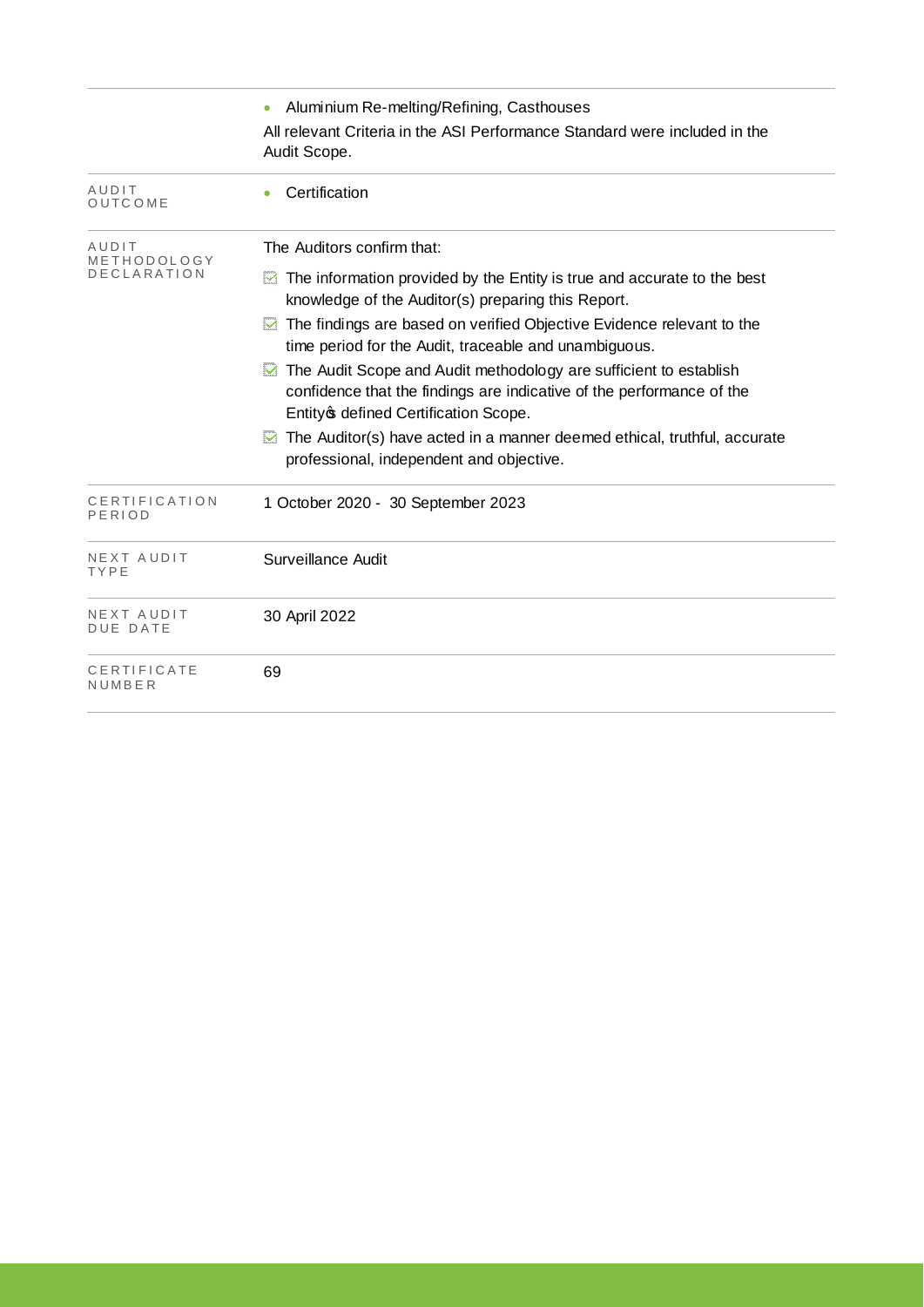## **SUMMARY OF FINDINGS**

| <b>CRITERION</b>                                                                 | <b>RATING</b> | COMMENT                                                                                                                                                                                                                                                                                                                                                                                                                                                                                                                                                                                                                                                                                                                                                                                  |  |
|----------------------------------------------------------------------------------|---------------|------------------------------------------------------------------------------------------------------------------------------------------------------------------------------------------------------------------------------------------------------------------------------------------------------------------------------------------------------------------------------------------------------------------------------------------------------------------------------------------------------------------------------------------------------------------------------------------------------------------------------------------------------------------------------------------------------------------------------------------------------------------------------------------|--|
| PRINCIPLE 1 BUSINESS INTEGRITY                                                   |               |                                                                                                                                                                                                                                                                                                                                                                                                                                                                                                                                                                                                                                                                                                                                                                                          |  |
| 1.1 Legal Compliance                                                             | Conformance   | The Entity has implemented processes<br>(including a legal register) which allow adequate<br>awareness of legal requirements and which<br>shall ensure compliance with Applicable Laws<br>and regulations. Legal developments are<br>systematically monitored and competent legal<br>advice is available.                                                                                                                                                                                                                                                                                                                                                                                                                                                                                |  |
| 1.2 Anti-Corruption                                                              | Conformance   | The Entity works against corruption in all its<br>forms, consistent with Applicable Law and<br>prevailing international Standards.<br>The Entity has a System in place against<br>corruption which is adequate to the size and<br>nature of its business.<br>Among the instruments, there is a Code of<br>Conduct issued and communicated internally<br>and externally.<br>The company of Code of Conduct covering<br>Business Ethics has been issued (available in<br>local language) and can be downloaded from<br>the Entity of website (see the following link:<br>https://www.stockachalu.com/nachhaltigkeit/).<br>The Entity has provided training to employees<br>with regards to Business Ethics.<br>The financial system is periodically audited by<br>an external tax Auditor. |  |
| 1.3 Code of Conduct                                                              | Conformance   | The Entity has implemented a Code of Conduct<br>and a supplier Code of Conduct including<br>principles relevant to environmental, social and<br>governance performance. These documents can<br>be accessed via this link:<br>https://www.stockachalu.com/nachhaltigkeit/.                                                                                                                                                                                                                                                                                                                                                                                                                                                                                                                |  |
| PRINCIPLE 2 POLICY & MANAGEMENT                                                  |               |                                                                                                                                                                                                                                                                                                                                                                                                                                                                                                                                                                                                                                                                                                                                                                                          |  |
| 2.1a Environmental, Social, and<br>Governance Policy (implement and<br>maintain) | Conformance   | The Entity has issued its Environment, Health &<br>Safety Policy. Human and Labour rights are<br>covered in its Code of Conduct. These<br>documents have been adequately<br>communicated internally (intranet, postings) and<br>on the Entityc website:<br>(https://www.stockachalu.com/nachhaltigkeit/).                                                                                                                                                                                                                                                                                                                                                                                                                                                                                |  |
| 2.1b Environmental, Social, and<br>Governance Policy (senior<br>management)      | Conformance   | Policies are endorsed by senior management<br>and will be periodically reviewed.<br>Responsibilities are defined and adequate<br>resources are provided.                                                                                                                                                                                                                                                                                                                                                                                                                                                                                                                                                                                                                                 |  |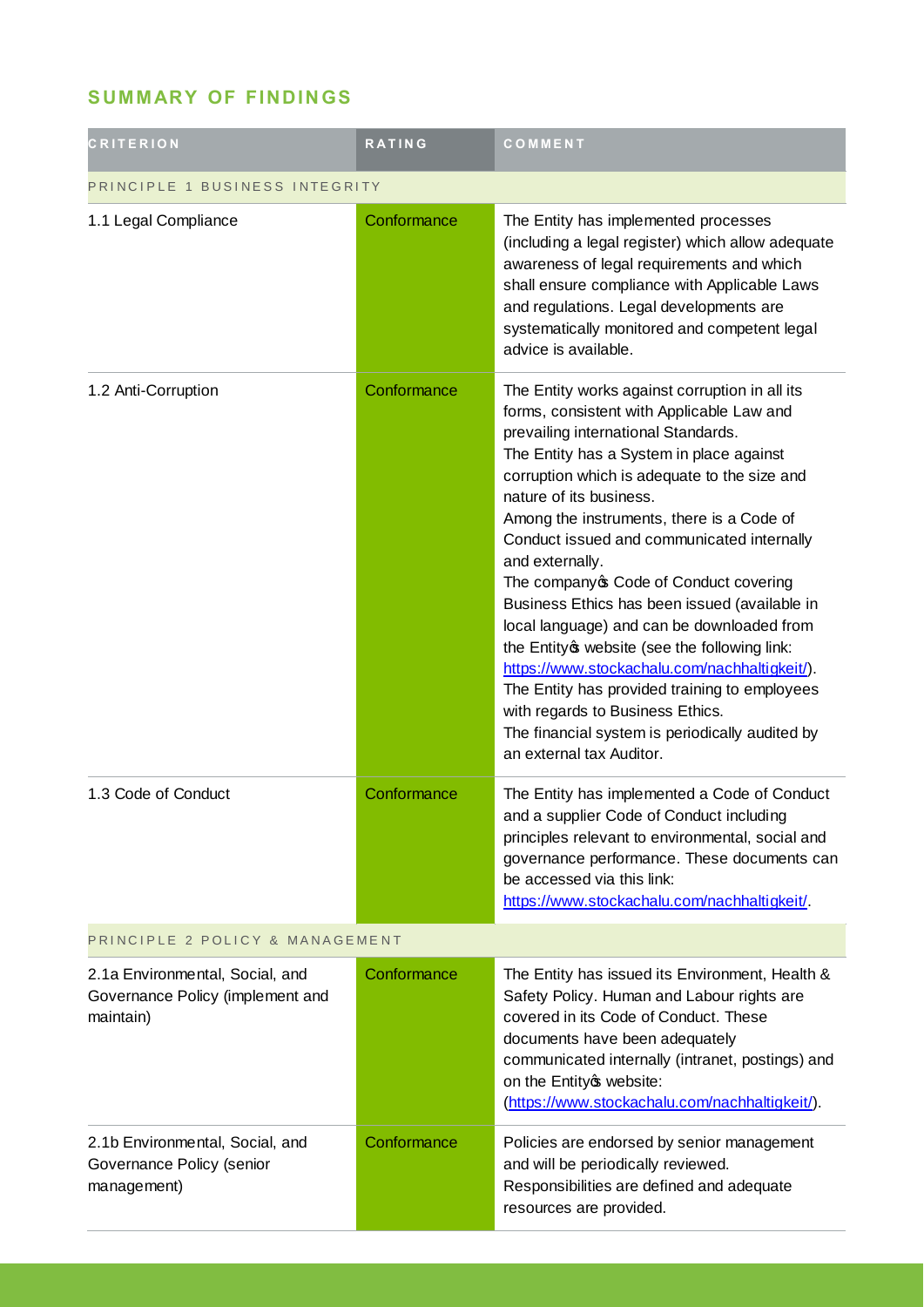| <b>CRITERION</b>                                                       | RATING      | COMMENT                                                                                                                                                                                                                                                                                                                                                           |
|------------------------------------------------------------------------|-------------|-------------------------------------------------------------------------------------------------------------------------------------------------------------------------------------------------------------------------------------------------------------------------------------------------------------------------------------------------------------------|
| 2.1c Environmental, Social, and<br>Governance Policy (communication)   | Conformance | EHS-Policy and Code of Conduct are available<br>in the Entity's Intranet<br>and are accessible from the Entity's website:<br>(https://www.stockachalu.com/nachhaltigkeit/).<br>Employee training is ongoing.                                                                                                                                                      |
| 2.2 Leadership                                                         | Conformance | One of the two Managing Directors and the<br>Plant Manager together take overall<br>responsibility and authority for ensuring<br>conformance with the ASI Performance<br>Standard. Adequate resources are provided.                                                                                                                                               |
| 2.3a Environmental and Social<br>Management Systems<br>(environmental) | Conformance | One of the two Managing Directors and the<br>Plant Manager together take overall<br>responsibility and authority for ensuring<br>conformance with the ASI Performance<br>Standard. Adequate resources are provided.                                                                                                                                               |
| 2.3b Environmental and Social<br>Management Systems (social)           | Conformance | The Entity has defined its Social Management<br>System in an adequate process description,<br>which is adequate to the size and nature of the<br>business. Implementation was demonstrated<br>throughout the Audit.                                                                                                                                               |
| 2.4 Responsible Sourcing                                               | Conformance | The Entity has issued and communicated its<br>supplier Code of Conduct, covering<br>environmental, social and governance issues.<br>This Code (in German language) can be<br>accessed via the following link:<br>https://www.stockachalu.com/app/download/760<br>3654181/Lieferanten+Verhaltenskodex.pdf?t=15<br>63806282.<br>Suppliers are requested to sign it. |
| 2.5 Impact Assessments                                                 | Conformance | The Entity has developed and implemented<br>systems and processes to conduct Impact<br>Assessments for New Projects or major<br>changes to the existing Facility.<br>The recent project (new chimney, filters and new<br>furnace) lasted from 2018-2020. The project<br>was started before joining ASI in December<br>2018.                                       |
| 2.6 Emergency Response Plan                                            | Conformance | As confirmed by document review, interviews<br>and a site tour, the Entity has site specific<br>Emergency Response Plans in place. They<br>were developed in collaboration with relevant<br>Stakeholders (e.g. fire brigade) and are<br>communicated internally. The plans comprise<br>preventive and corrective measures.                                        |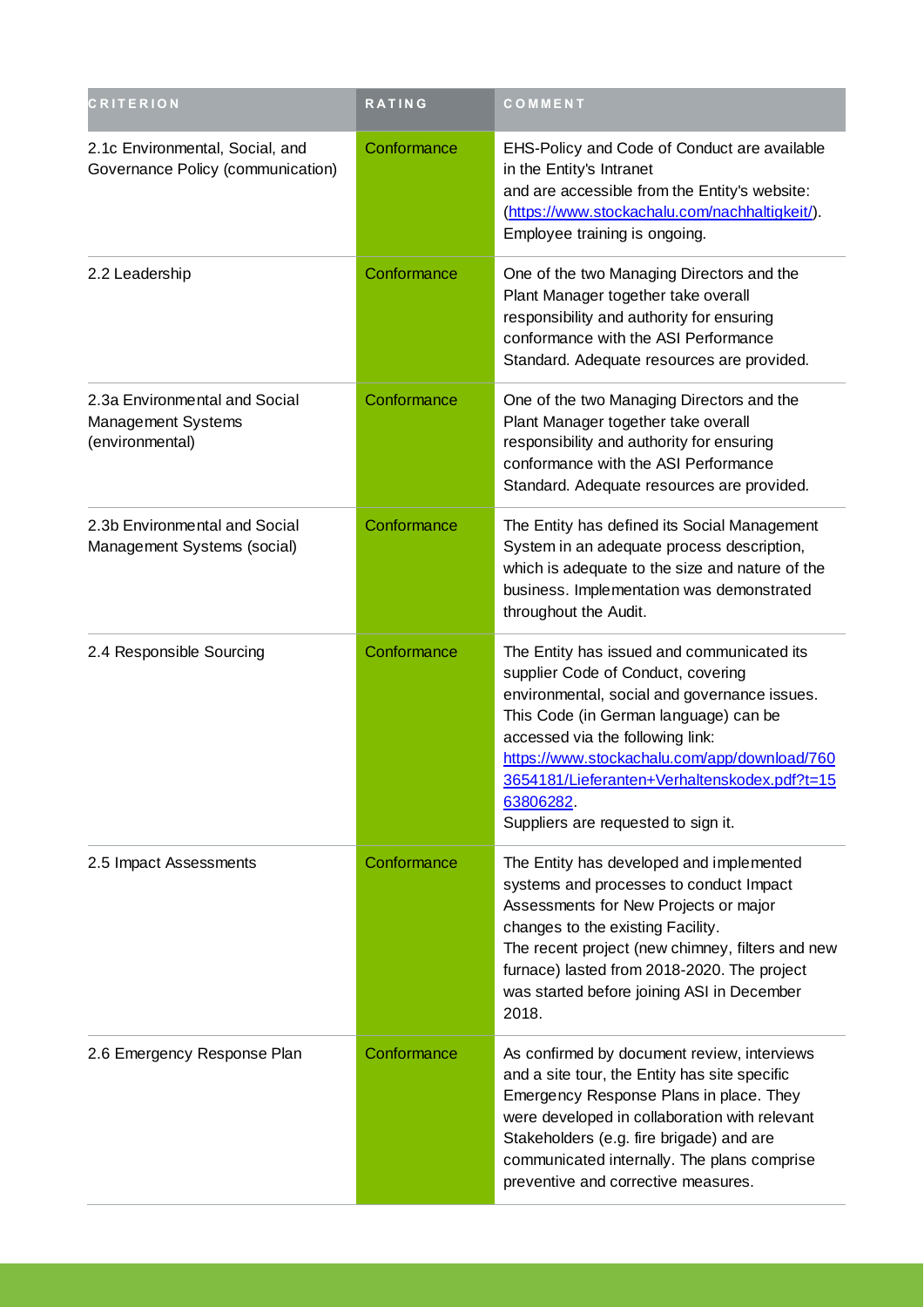| <b>CRITERION</b>                                                          | <b>RATING</b>             | COMMENT                                                                                                                                                                                                                                                                                                                                                                                                                   |
|---------------------------------------------------------------------------|---------------------------|---------------------------------------------------------------------------------------------------------------------------------------------------------------------------------------------------------------------------------------------------------------------------------------------------------------------------------------------------------------------------------------------------------------------------|
| 2.7 Mergers and Acquisitions                                              | Conformance               | The Criterion is not relevant for the time being,<br>as there are no known plans for Closure,<br>Decommissioning or Divestment.<br>However, the Entity has defined responsibilities<br>and set rules to ensure that in the event of<br>Closure, Decommissioning or Divestment, all<br>legal and ASI requirements will be met.<br>The site is an industrial area, active since<br>decades, there are no mining activities. |
| 2.8 Closure, Decommissioning and<br><b>Divestment</b>                     | Conformance               | The Criterion is not relevant for the time being,<br>as there are no known plans for Closure,<br>Decommissioning or Divestment.<br>However, the Entity has defined responsibilities<br>and set rules to ensure that in the event of<br>Closure, Decommissioning or Divestment, all<br>legal and ASI requirements will be met.<br>The site is an industrial area, active since<br>decades, there are no mining activities. |
| PRINCIPLE 3 TRANSPARENCY                                                  |                           |                                                                                                                                                                                                                                                                                                                                                                                                                           |
| 3.1 Sustainability Reporting                                              | Conformance               | The Entity has published its first Sustainability<br>Report on its website:<br>https://www.stockachalu.com/nachhaltigkeit/.<br>It is intended to issue such Report on an annual<br>basis.                                                                                                                                                                                                                                 |
| 3.2 Non-Compliance and liabilities                                        | Minor Non-<br>Conformance | As witnessed by top management, there are no<br>proceedings pending and no sanctions were<br>imposed since the acquisition by the current<br>owner.<br>However, data on fines, judgments, penalties<br>and non-monetary sanctions have not yet been<br>published.<br>The Entity intends to rectify the finding with the<br>next issue of the Sustainability Report due for<br>publication in Autumn 2020.                 |
| 3.3a Payments to governments (legal<br>and contractual)                   | Conformance               | The Entity has developed and implemented<br>Systems and Processes (Code of Conduct,<br>training, risk assessments and periodic financial<br>Audits) that conform to Anti-Corruption<br>requirements related to payments to<br>governments and facilitation of payments.                                                                                                                                                   |
| 3.3b Payments to governments<br>(disclosure . Bauxite Mining)             | Not Applicable            | This Criterion is Not applicable to the Entity of<br>Certification Scope.                                                                                                                                                                                                                                                                                                                                                 |
| 3.4 Stakeholder complaints,<br>grievances and requests for<br>information | Minor Non-<br>Conformance | The Entity has established an accessible<br>Complaints Resolution Mechanism, adequate to<br>the size and nature of its business.                                                                                                                                                                                                                                                                                          |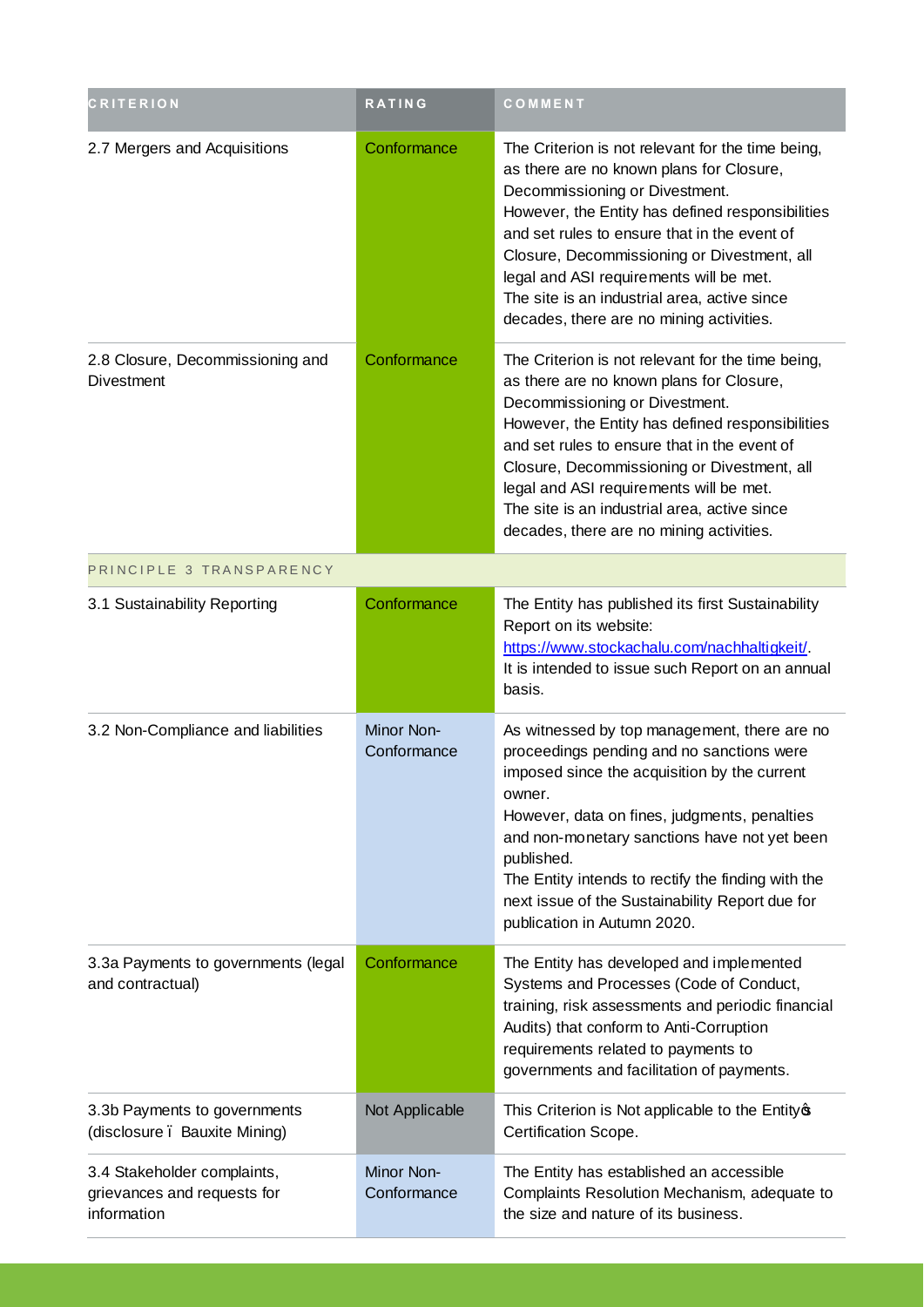| <b>CRITERION</b>                                                   | RATING                    | COMMENT                                                                                                                                                                                                                                                                                                                                                                                                                                                                                                                                                                                                                                                                                  |
|--------------------------------------------------------------------|---------------------------|------------------------------------------------------------------------------------------------------------------------------------------------------------------------------------------------------------------------------------------------------------------------------------------------------------------------------------------------------------------------------------------------------------------------------------------------------------------------------------------------------------------------------------------------------------------------------------------------------------------------------------------------------------------------------------------|
|                                                                    |                           | All Stakeholders and rightsholders can direct<br>requests or concerns via mail, email or phone<br>(see: https://www.stockachalu.com/kontakt-agb-<br><u>s/</u> ).<br>However, the grievance mechanism itself has<br>not yet been adequately communicated to<br>external Stakeholders.                                                                                                                                                                                                                                                                                                                                                                                                     |
| PRINCIPLE 4 MATERIAL STEWARDSHIP                                   |                           |                                                                                                                                                                                                                                                                                                                                                                                                                                                                                                                                                                                                                                                                                          |
| 4.1a Environmental Life Cycle<br>Assessment (life cycle impacts)   | Minor Non-<br>Conformance | The Entity produces only one Product<br>(aluminium ingots) and has evaluated its cradle-<br>to-gate life cycle impact, using data from<br>European Aluminium Association (EAA) Report<br>2018.<br>This Life Cycle Assessment (LCA) needs to be<br>reviewed, improved and documented to provide<br>consistency and transparency:<br>The methodology has not yet been defined<br>$\bullet$<br>and documented.<br>The site has not demonstrated that all<br>$\bullet$<br>relevant impact categories were considered<br>in the LCA.<br>Some data was inconsistent.<br>$\bullet$                                                                                                              |
| 4.1b Environmental Life Cycle<br>Assessment (cradle to gate)       | Conformance               | There has been no request yet from customers<br>on LCA so far. The Entity should get ready to<br>answer such requests.                                                                                                                                                                                                                                                                                                                                                                                                                                                                                                                                                                   |
| 4.1c Environmental Life Cycle<br>Assessment (public communication) | Minor Non-<br>Conformance | The Entity has publicly communicated its LCA<br>information in its "Sustainability status 2019" but<br>no underlying assumptions were included. A<br>copy of the latest sustainability status can be<br>found via the following link:<br>https://www.stockachalu.com/nachhaltigkeit/<br>Since then, the LCA has been amended with<br>underlying assumptions and using<br>environmental data from EAA (European<br>Aluminium Association) environmental profile<br>Report 2018: https://european-<br>aluminium.eu/resource-hub/environmental-<br>profile-report-2018/).<br>The Entity intends to make these assumptions<br>available in the next issue of their sustainability<br>Report. |
| 4.2 Product design                                                 | Not Applicable            | This Criterion is Not applicable to the Entity of<br>Certification Scope.                                                                                                                                                                                                                                                                                                                                                                                                                                                                                                                                                                                                                |
| 4.3a Aluminium Process Scrap<br>(targets)                          | Conformance               | The Entity publicly discloses its goal on its "best<br>use of scrap" in its "Sustainability status 2019".                                                                                                                                                                                                                                                                                                                                                                                                                                                                                                                                                                                |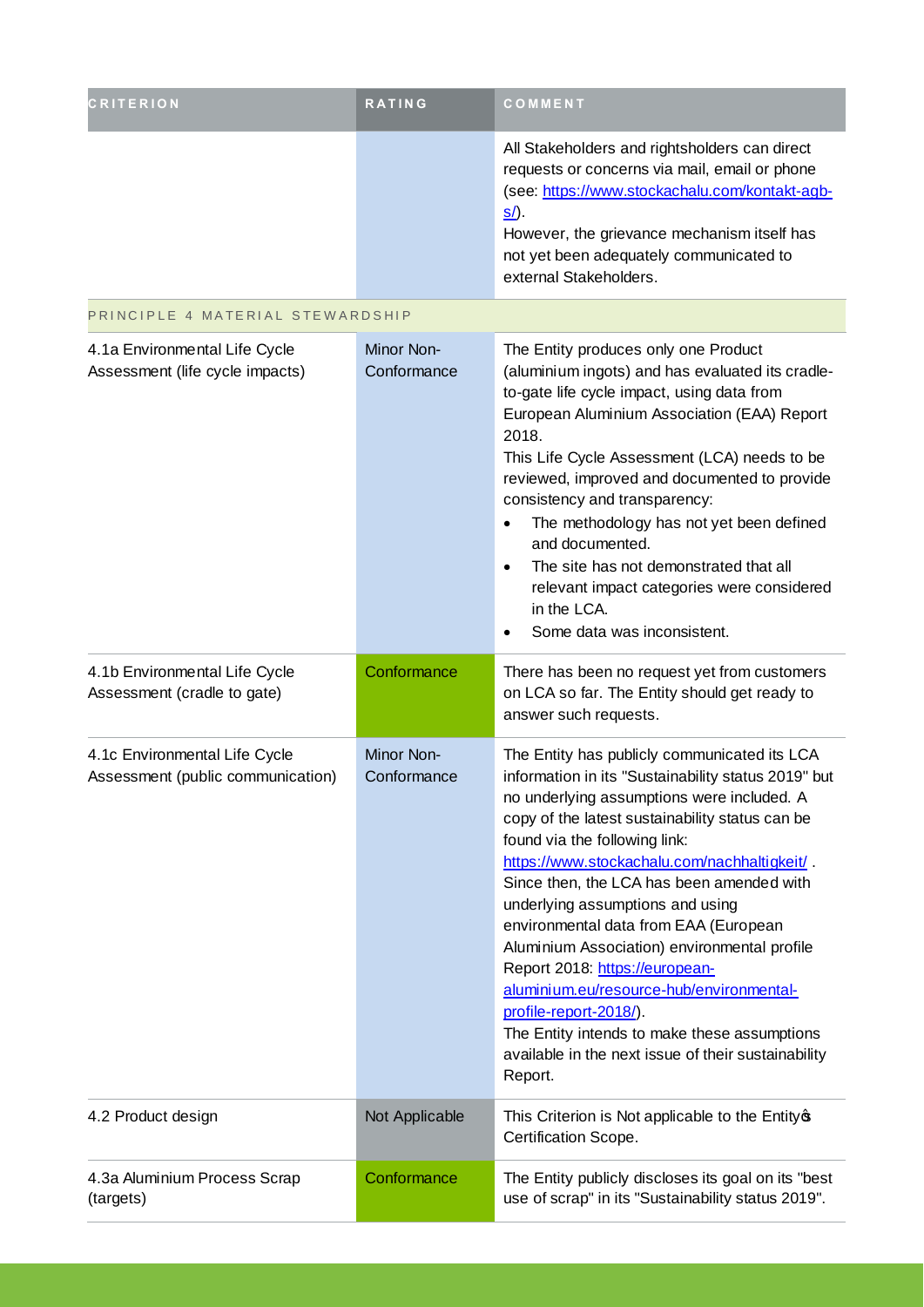| <b>CRITERION</b>                                                         | <b>RATING</b>             | COMMENT                                                                                                                                                                                                                                                                                                                                                                                                                                                                           |  |
|--------------------------------------------------------------------------|---------------------------|-----------------------------------------------------------------------------------------------------------------------------------------------------------------------------------------------------------------------------------------------------------------------------------------------------------------------------------------------------------------------------------------------------------------------------------------------------------------------------------|--|
|                                                                          |                           | A copy of the latest Sustainability status can be<br>found via the following link:<br>https://www.stockachalu.com/nachhaltigkeit/<br>(page 7).<br>As confirmed by Document review, interviews<br>and a site tour, the Entity firmly controls its<br>Process scrap. When scrap is generated, the<br>site collects 100% of the scrap for recycling as<br>the Entity's core activity is to recycles external<br>scraps.                                                              |  |
| 4.3b Aluminium Process Scrap (alloy<br>separation)                       | Conformance               | The Entity publicly discloses its goal on its "best<br>use of scrap" in its "Sustainability status 2019".<br>A copy of the latest Sustainability status can be<br>found via the following link:<br>https://www.stockachalu.com/nachhaltigkeit/<br>(page 7).<br>The Entity thoroughly separates alloys for<br>recycling as confirmed by Document review,<br>interviews and a site tour. As a recycler, the<br>Entity must optimize its alloy separation and<br>improve efficiency. |  |
| 4.4a Collection and recycling of<br>Products at end-of-life (strategy)   | Conformance               | The business model of the Entity is based on<br>maximizing the recycling of Secondary<br>aluminium and this is their goal.<br>The Entity has defined its strategy for the<br>collection and recycling of Products at end-of-life<br>in a Procedure.                                                                                                                                                                                                                               |  |
| 4.4b Collection and recycling of<br>Products at end-of-life (engagement) | Conformance               | The Entity supports programs to increase<br>recycling rates in Germany through its active<br>membership in the German general association<br>of the aluminium industry (GDA,<br>"Gesamtverband der Aluminiumindustrie e.V.").                                                                                                                                                                                                                                                     |  |
| PRINCIPLE 5 GREENHOUSE GAS EMISSIONS                                     |                           |                                                                                                                                                                                                                                                                                                                                                                                                                                                                                   |  |
| 5.1 Disclosure of GHG emissions and<br>energy use                        | Minor Non-<br>Conformance | The Entity publicly discloses its GHG emissions<br>and its energy use by source in its<br>"Sustainability status 2019". A copy of the latest<br>sustainability status can be found via the<br>following link:<br>https://www.stockachalu.com/nachhaltigkeit/<br>(pages 18 and 20). The Entity should improve its<br>methodology for reporting to ensure<br>consistency. It is planned to eliminate<br>inconsistencies in the next Report, due Autumn<br>2020.                     |  |
| 5.2 GHG emissions reductions                                             | Conformance               | The Entity publicly discloses its GHG emissions<br>target in its "Sustainability status 2019" Report.                                                                                                                                                                                                                                                                                                                                                                             |  |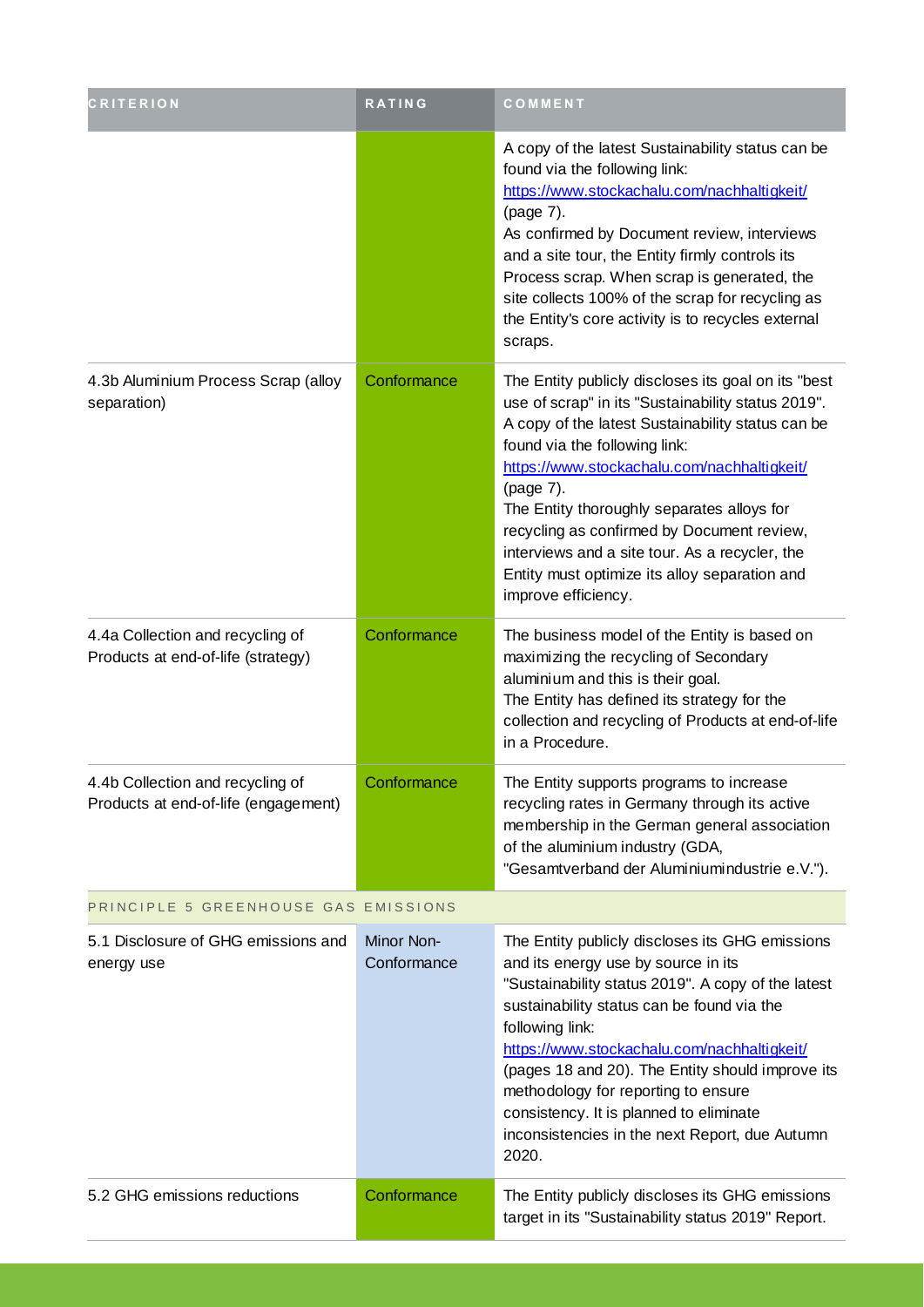| <b>CRITERION</b>                                      | <b>RATING</b>  | COMMENT                                                                                                                                               |
|-------------------------------------------------------|----------------|-------------------------------------------------------------------------------------------------------------------------------------------------------|
|                                                       |                | A copy of the latest sustainability status can be<br>found via the following link:<br>https://www.stockachalu.com/nachhaltigkeit/<br>(pages 18 & 27). |
| 5.3a Aluminium Smelting<br>(Management System)        | Not Applicable | This Criterion is Not applicable to the Entity of<br>Certification Scope.                                                                             |
| 5.3b Aluminium Smelting (up to and<br>including 2020) | Not Applicable | This Criterion is Not applicable to the Entity of<br>Certification Scope.                                                                             |
| 5.3c Aluminium Smelting (after 2020)                  | Not Applicable | This Criterion is Not applicable to the Entity of<br>Certification Scope.                                                                             |

#### PRINCIPLE 6 EMISSIONS, EFFLUENTS AND WASTE

| 6.1 Emissions to Air                                                 | Conformance    | The Entity measures very precisely its<br>Emissions to Air and Reports it to the local<br>environment authority on an annual basis. The<br>Entity has plans to minimize its adverse impacts<br>and reported it in its "Sustainability status 2019".<br>A copy of the latest Sustainability status can be<br>found via the following link:<br>https://www.stockachalu.com/nachhaltigkeit/<br>(page 23).         |
|----------------------------------------------------------------------|----------------|----------------------------------------------------------------------------------------------------------------------------------------------------------------------------------------------------------------------------------------------------------------------------------------------------------------------------------------------------------------------------------------------------------------|
| 6.2 Discharges to Water                                              | Conformance    | The Entity does regularly measure the quality of<br>its wastewater and Reports it to the local<br>environment authority on an annual basis. The<br>Entity has plans to minimize its adverse impacts<br>and reported it in its "Sustainability status 2019".<br>A copy of the latest Sustainability status can be<br>found via the following link:<br>https://www.stockachalu.com/nachhaltigkeit/<br>(page 17). |
| 6.3a Assessment and Management<br>of Spills and Leakage (assessment) | Conformance    | As confirmed by document review, interviews<br>and a site tour, the Entity performed risk<br>assessments and implemented prevention<br>measures on material leakages (to air, water<br>and soils).                                                                                                                                                                                                             |
| 6.3b Assessment and Management<br>of Spills and Leakage (management) | Conformance    | Following the assessment, the Entity performed<br>risk assessments and implemented prevention<br>measures on material leakages (especially on<br>the local stream and against dust).                                                                                                                                                                                                                           |
| 6.4a Reporting of Spills (immediate<br>disclosure)                   | Not Applicable | The Entity has an emergency plan that covers<br>potential and significant spills and plan a<br>communication to affected parties.<br>There were no significant spills within the last 10<br>years.                                                                                                                                                                                                             |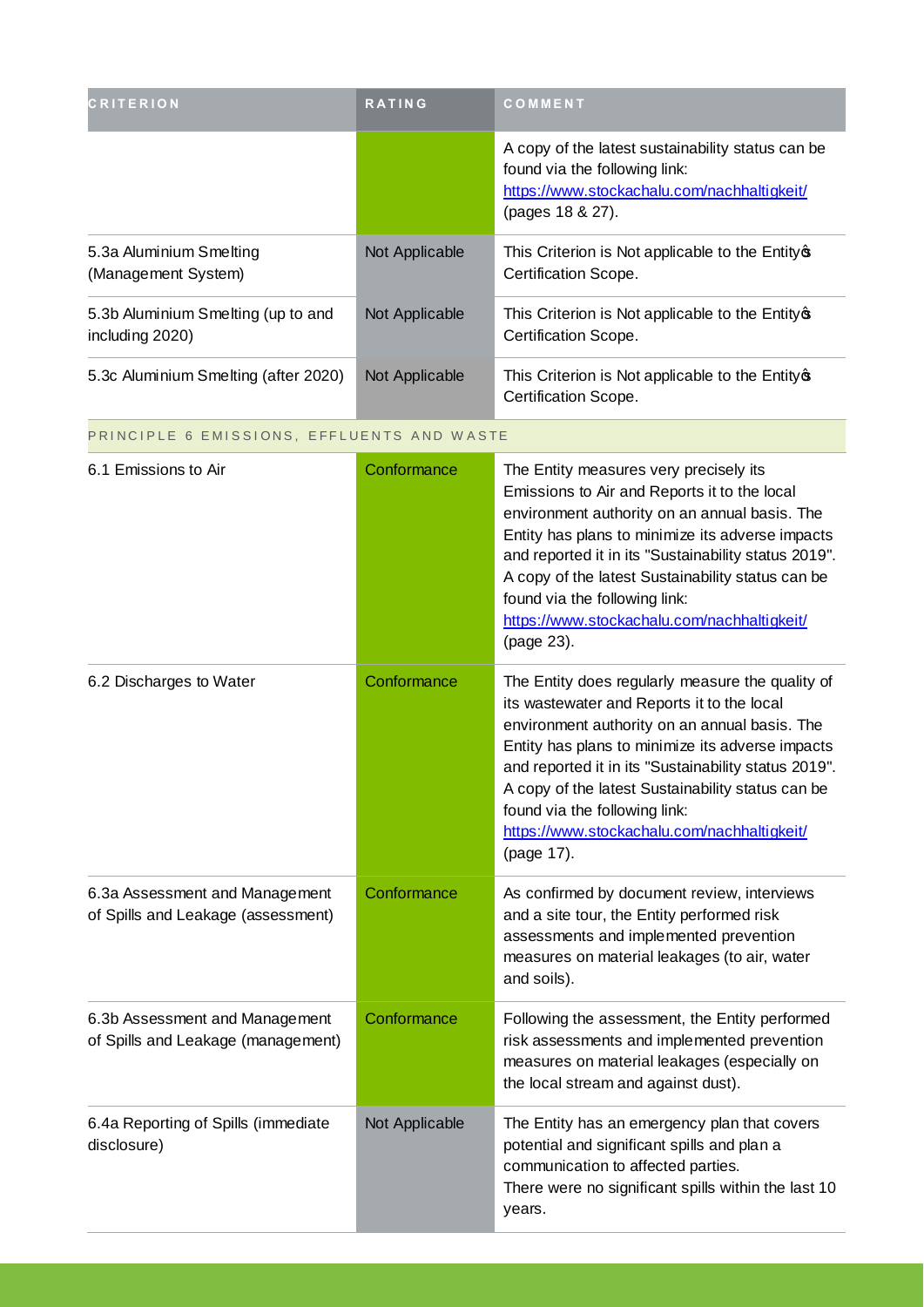| <b>CRITERION</b>                                          | <b>RATING</b>  | COMMENT                                                                                                                                                                                                                                                                                                                                                                                                                                                 |
|-----------------------------------------------------------|----------------|---------------------------------------------------------------------------------------------------------------------------------------------------------------------------------------------------------------------------------------------------------------------------------------------------------------------------------------------------------------------------------------------------------------------------------------------------------|
|                                                           |                | The Entity intends to report this information in its<br>following issues of its Sustainability Report, the<br>next being due for publication in Autumn 2020.<br>A Procedure specifying the need to<br>communicate the "volume, type and potential<br>impact" of significant spills has been<br>established.                                                                                                                                             |
| 6.4b Reporting of Spills (regular<br>reporting)           | Conformance    | The Entity has an emergency plan that covers<br>potential and significant spills and reportedly<br>had no significant spills within the last 10 years.<br>A Procedure covers the need to publicly<br>disclose Impact Assessments of the spills and<br>remediation actions taken.                                                                                                                                                                        |
| 6.5a Waste management and<br>reporting (strategy)         | Conformance    | The Entity has managed its wastes in<br>accordance with the Waste Mitigation Hierarchy<br>and should ensure future Waste management<br>will also follow the same Principles.                                                                                                                                                                                                                                                                            |
| 6.5b Waste management and<br>reporting (disclosure)       | Conformance    | The Entity publicly disclosed its annual Waste<br>quantities on its Sustainability status 2019<br>Document. A copy of the latest Sustainability<br>status can be found via the following link:<br>https://www.stockachalu.com/nachhaltigkeit/<br>(page 16). A more detailed waste statistic has<br>been made available additionally<br>(https://www.stockachalu.com/app/download/77<br>29116381/Abfallstatistik+2019.pdf?t=159551905<br>$\underline{8}$ |
| 6.6a Bauxite Residue (storage<br>construction)            | Not Applicable | This Criterion is Not applicable to the Entity®<br>Certification Scope.                                                                                                                                                                                                                                                                                                                                                                                 |
| 6.6b Bauxite Residue (integrity<br>checks and controls)   | Not Applicable | This Criterion is Not applicable to the Entity of<br>Certification Scope.                                                                                                                                                                                                                                                                                                                                                                               |
| 6.6c Bauxite Residue (water<br>discharge)                 | Not Applicable | This Criterion is Not applicable to the Entity of<br>Certification Scope.                                                                                                                                                                                                                                                                                                                                                                               |
| 6.6d Bauxite Residue (marine and<br>aquatic environments) | Not Applicable | This Criterion is Not applicable to the Entity of<br>Certification Scope.                                                                                                                                                                                                                                                                                                                                                                               |
| 6.6e Bauxite Residue (start of the art<br>technologies)   | Not Applicable | This Criterion is Not applicable to the Entity of<br>Certification Scope.                                                                                                                                                                                                                                                                                                                                                                               |
| 6.6f Bauxite Residue (remediation)                        | Not Applicable | This Criterion is Not applicable to the Entity of<br>Certification Scope.                                                                                                                                                                                                                                                                                                                                                                               |
| 6.7a Spent Pot Lining (SPL) (storage<br>and management)   | Not Applicable | This Criterion is Not applicable to the Entity of<br>Certification Scope.                                                                                                                                                                                                                                                                                                                                                                               |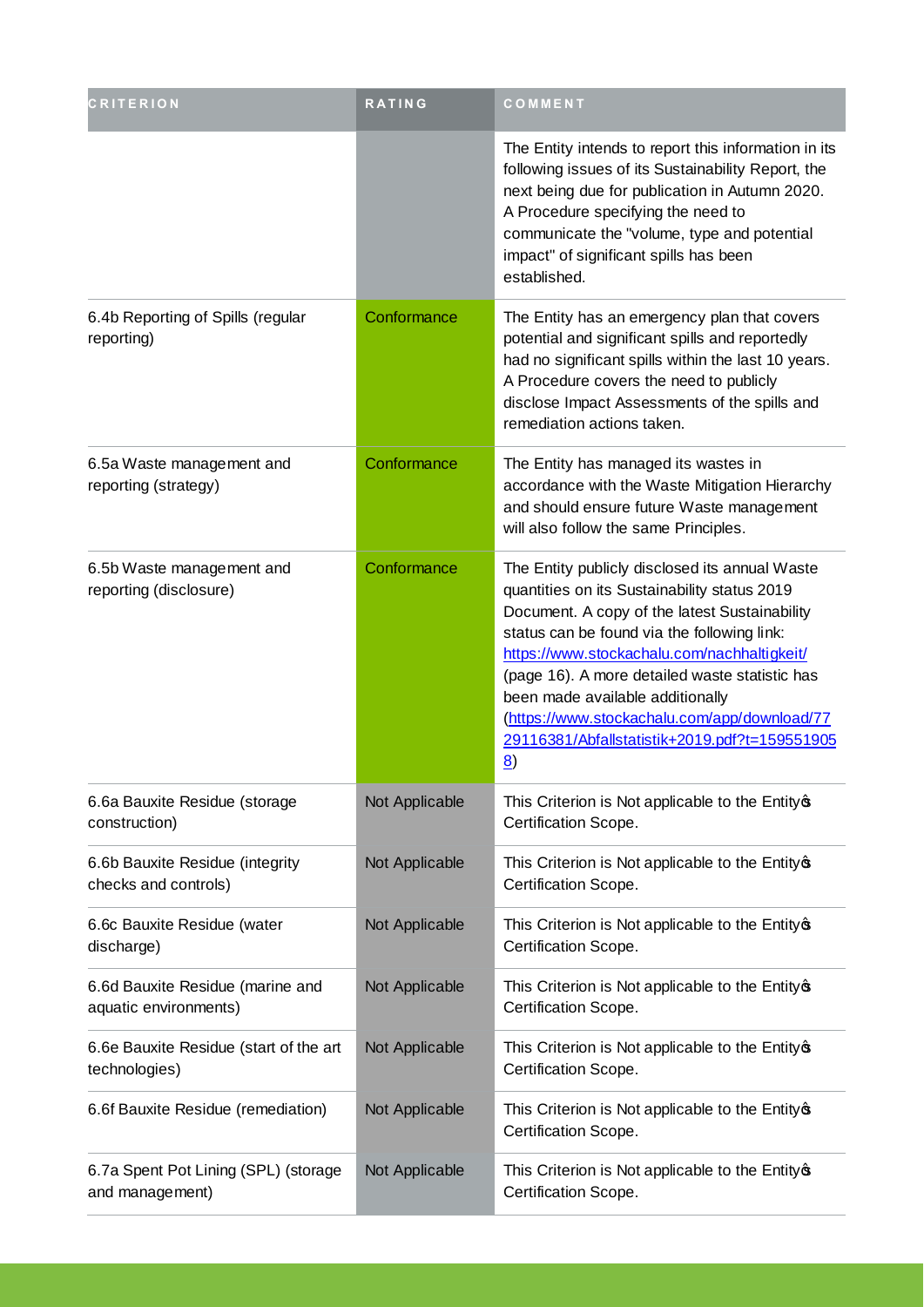| <b>CRITERION</b>                                                 | <b>RATING</b>  | COMMENT                                                                                                                                                                                                                                                                                                                                                                    |
|------------------------------------------------------------------|----------------|----------------------------------------------------------------------------------------------------------------------------------------------------------------------------------------------------------------------------------------------------------------------------------------------------------------------------------------------------------------------------|
| 6.7b Spent Pot Lining (SPL)<br>(recovery and recycling)          | Not Applicable | This Criterion is Not applicable to the Entity of<br>Certification Scope.                                                                                                                                                                                                                                                                                                  |
| 6.7c Spent Pot Lining (SPL)<br>(Untreated SPL)                   | Not Applicable | This Criterion is Not applicable to the Entity of<br>Certification Scope.                                                                                                                                                                                                                                                                                                  |
| 6.7d Spent Pot Lining (SPL) (review<br>of alternatives)          | Not Applicable | This Criterion is Not applicable to the Entity of<br>Certification Scope.                                                                                                                                                                                                                                                                                                  |
| 6.7e Spent Pot Lining (SPL) (marine<br>and aquatic environments) | Not Applicable | This Criterion is Not applicable to the Entity of<br>Certification Scope.                                                                                                                                                                                                                                                                                                  |
| 6.8a Dross (recovery)                                            | Conformance    | The "German Recycling Management Act"<br>(KrWG) forbids landfill of Dross. 100% of the<br>Dross is gathered and recycled internally as<br>confirmed by document review, interviews and a<br>site tour. Recycling of Dross residues is at the<br>core of the Entity's activities as it also does it for<br>external Entities.                                               |
| 6.8b Dross (recycling)                                           | Conformance    | The "German Recycling Management Act"<br>(KrWG) forbids landfill of Dross. 100% of the<br>Dross is gathered and recycled internally as<br>confirmed by Document review, interviews and a<br>site tour. Recycling of treated Dross residues is<br>at the core of the Entity's activities as it also<br>does it for external Entities.                                       |
| 6.8c Dross (review of alternatives)                              | Conformance    | This Criterion is Not applicable, as (in line with<br>local legislation), 100% of the Dross is gathered<br>and recycled internally as confirmed by<br>Document review, interviews and a site tour.                                                                                                                                                                         |
| PRINCIPLE 7 WATER STEWARDSHIP                                    |                |                                                                                                                                                                                                                                                                                                                                                                            |
| 7.1a Water assessment (mapping)                                  | Conformance    | The Entity tracks its water usage according to<br>strict local regulations and publicly report its use<br>in its latest Sustainability status. The Entity<br>could improve its reporting to avoid<br>misunderstandings. A copy of the latest<br>Sustainability status can be found via the<br>following link:<br>https://www.stockachalu.com/nachhaltigkeit/<br>(page 17). |
| 7.1b Water assessment (risk<br>assessment)                       | Conformance    | The Entity assessed its water-related risks in<br>Watersheds in the Entity of Area of Influence as<br>confirmed by document review, interviews and a<br>site tour.<br>The Area of Influence only includes the facility<br>ground, a groundwater source, the neighbouring<br>stream and the neighbouring company's ground.                                                  |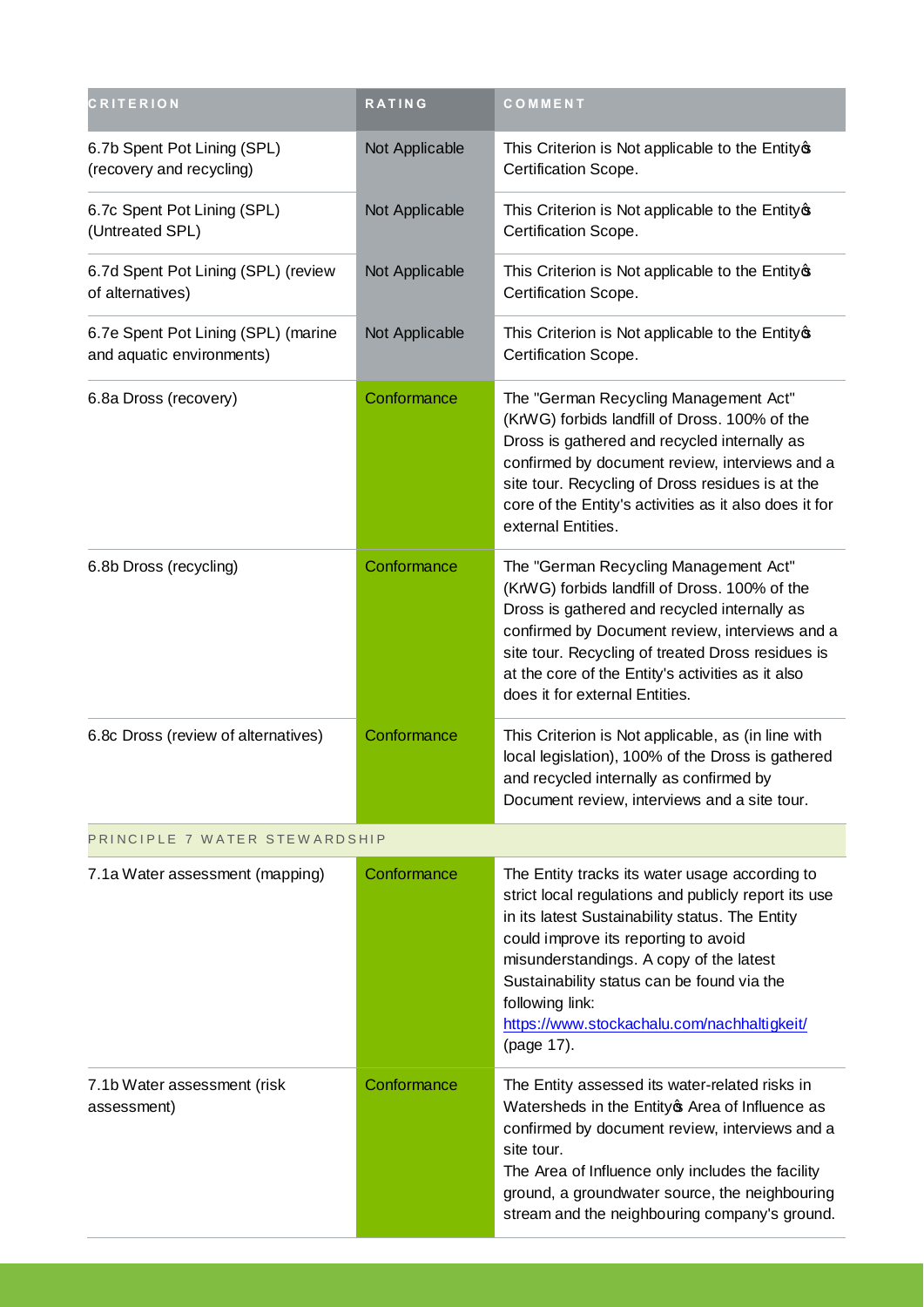| <b>CRITERION</b>                                                                         | <b>RATING</b>  | COMMENT                                                                                                                                                                                                                                               |
|------------------------------------------------------------------------------------------|----------------|-------------------------------------------------------------------------------------------------------------------------------------------------------------------------------------------------------------------------------------------------------|
| 7.2a Water management<br>(management plans)                                              | Not Applicable | This Criterion is Not applicable, as the Entity<br>rated all assessed risk to Watersheds, as low.<br>However, the Entity has implemented preventive<br>measures to reduce consumption and pollution.                                                  |
| 7.2b Water management (monitoring)                                                       | Not Applicable | This Criterion is Not applicable, as the Entity<br>rated all assessed risk to Watersheds, as low.                                                                                                                                                     |
| 7.3 Disclosure of water usage and<br>risks                                               | Conformance    | The Entity publicly reports its water withdrawals<br>and use in its Sustainability status. A copy of the<br>latest Sustainability status can be found via the<br>following link:<br>https://www.stockachalu.com/nachhaltigkeit/<br>(page 17).         |
| PRINCIPLE 8 BIODIVERSITY                                                                 |                |                                                                                                                                                                                                                                                       |
| 8.1 Biodiversity assessment                                                              | Conformance    | The Entity implemented an environmental<br>impact assessment that covers biodiversity<br>issues and there is no material impact.                                                                                                                      |
| 8.2a Biodiversity management<br>(Biodiversity Action Plans)                              | Not Applicable | The Entity implemented an environmental<br>Impact Assessment that covers biodiversity<br>issues. This Criterion is Not applicable as no<br>impact has been rated.                                                                                     |
| 8.2b Biodiversity management<br>(Consultation and mitigation<br>hierarchy)               | Not Applicable | The Entity implemented an environmental<br>Impact Assessment that covers biodiversity<br>issues. This Criterion is Not applicable as no<br>impact has been rated material.                                                                            |
| 8.2c Biodiversity management<br>(reporting)                                              | Not Applicable | The Entity implemented an environmental<br>Impact Assessment that covers biodiversity<br>issues. This Criterion is Not applicable as no<br>impact has been rated material.                                                                            |
| 8.3 Alien Species                                                                        | Conformance    | The Entity does not participate in the<br>introduction of Alien Species. The only potential<br>risk is with the use of wooden pallets. All pallets<br>are sourced locally and shipments to customers<br>are only to neighbouring countries in Europe. |
| 8.4a Commitment to %No Go+in<br>World Heritage properties<br>(exploration and new mines) | Not Applicable | This Criterion is Not applicable to the Entity of<br>Certification Scope.                                                                                                                                                                             |
| 8.4b Commitment to %No Go+in<br>World Heritage properties (existing<br>operations)       | Not Applicable | This Criterion is Not applicable to the Entity of<br>Certification Scope.                                                                                                                                                                             |
| 8.5a Mine Rehabilitation (best<br>available techniques)                                  | Not Applicable | This Criterion is Not applicable to the Entity of<br>Certification Scope.                                                                                                                                                                             |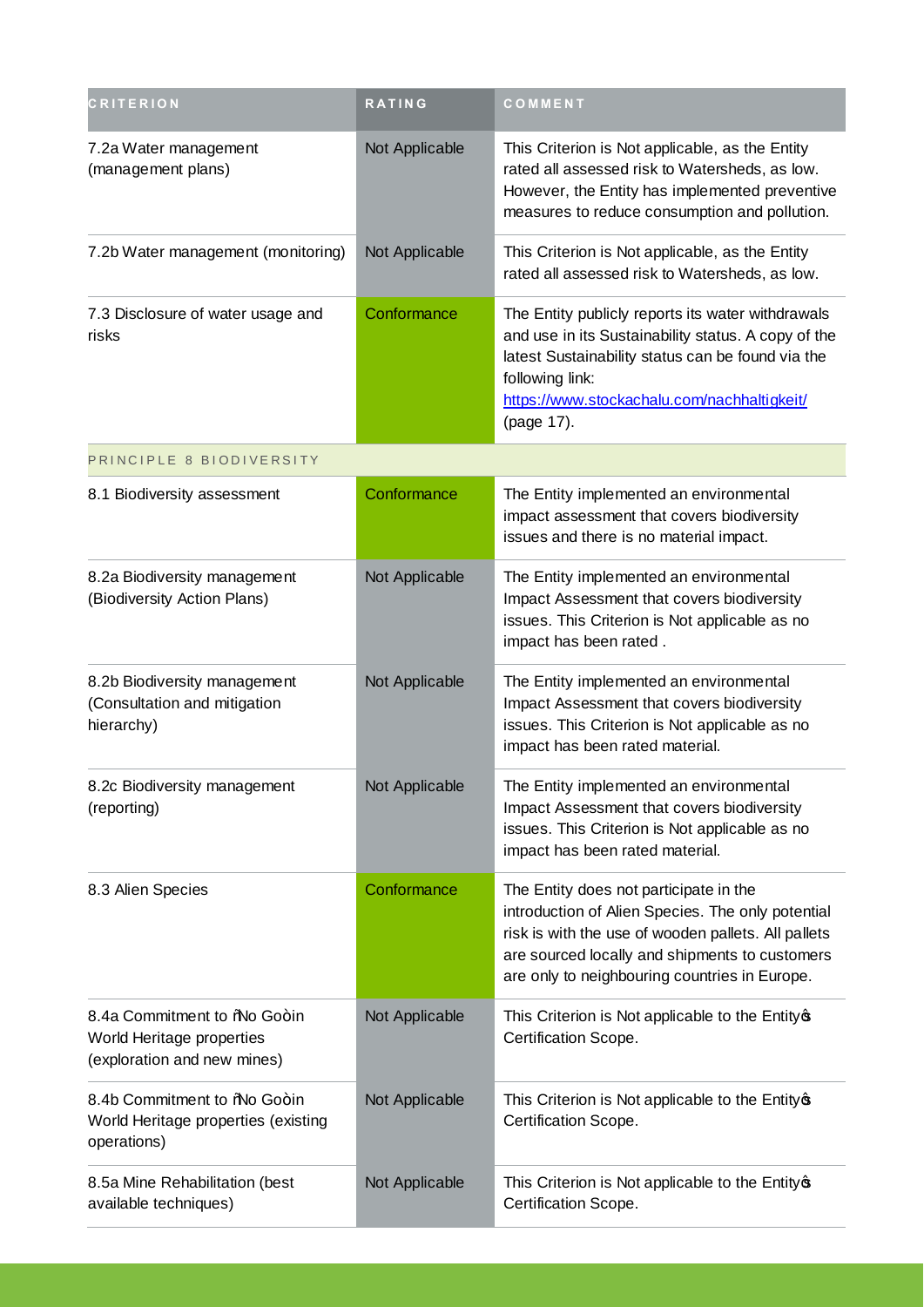| <b>CRITERION</b>                                   | <b>RATING</b>  | COMMENT                                                                                                                                                                                                                                                                           |
|----------------------------------------------------|----------------|-----------------------------------------------------------------------------------------------------------------------------------------------------------------------------------------------------------------------------------------------------------------------------------|
| 8.5b Mine Rehabilitation (financial<br>provisions) | Not Applicable | This Criterion is Not applicable to the Entity of<br>Certification Scope.                                                                                                                                                                                                         |
| PRINCIPLE 9 HUMAN RIGHTS                           |                |                                                                                                                                                                                                                                                                                   |
| 9.1a Human Rights Due Diligence<br>(Policy)        | Conformance    | The Entity has issued and communicated its<br>Code of Conduct, which includes a commitment<br>to respect Human Rights.<br>The code can be accessed via the following link:<br>https://www.stockachalu.com/nachhaltigkeit/                                                         |
| 9.1b Human Rights Due Diligence<br>(Process)       | Conformance    | The Entity conducted a documented Human<br>Rights Due Diligence assessment.<br>As witnessed by interviewed Stakeholders and<br>management, there are currently no salient<br>issues with regard to Human Rights.                                                                  |
| 9.1c Human Rights Due Diligence<br>(remediation)   | Conformance    | The Entity's Human Rights assessments has<br>confirmed that there are no salient adverse<br>Human Rights impacts present at the audited<br>site.                                                                                                                                  |
| 9.2 Womeno Rights                                  | Conformance    | The Entity has developed and implemented<br>Policies, Systems, Procedures and Processes<br>that conform to the women of rights<br>requirements. During the site tour, interviews<br>and Document review, no indication for<br>deliberate discrimination of women was<br>observed. |
| 9.3 Indigenous Peoples                             | Not Applicable | This Criterion of the ASI Performance Standard<br>does not apply to the Entity, as Indigenous<br>Peoples or their lands, territories and resources<br>are not directly affected by the Entity's<br>operations.                                                                    |
| 9.4 Free, Prior, and Informed<br>Consent (FPIC)    | Not Applicable | This Criterion of the ASI Performance Standard<br>does not apply to the Entity, as Indigenous<br>Peoples or their lands, territories and resources<br>are not directly affected by the Entity's<br>operations.                                                                    |
| 9.5 Cultural and sacred heritage                   | Not Applicable | This Criterion of the ASI Performance Standard<br>does not apply to the Entity, as Indigenous<br>Peoples or their lands, territories and resources<br>are not directly affected by the Entity's<br>operations.                                                                    |
| 9.6a Resettlements (avoid or<br>minimise)          | Not Applicable | This Criterion of the ASI Performance Standard<br>does not apply to the Entity, as Indigenous<br>Peoples or their lands, territories and resources                                                                                                                                |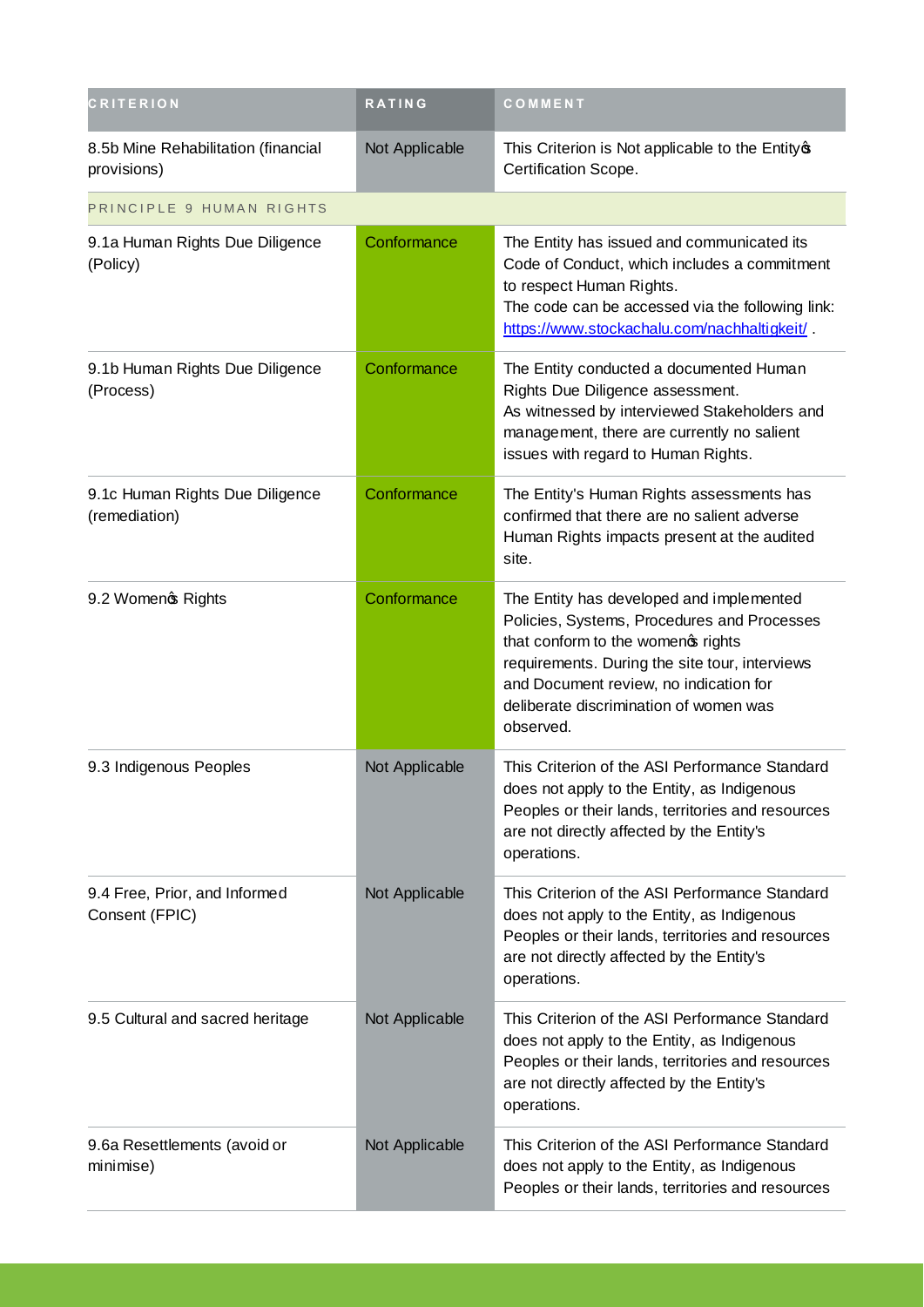| <b>CRITERION</b>                                 | <b>RATING</b>  | COMMENT                                                                                                                                                                                                                                                                                                                                                                                                                                                                                                                                                                                                                                                                                                                                                                                                                               |
|--------------------------------------------------|----------------|---------------------------------------------------------------------------------------------------------------------------------------------------------------------------------------------------------------------------------------------------------------------------------------------------------------------------------------------------------------------------------------------------------------------------------------------------------------------------------------------------------------------------------------------------------------------------------------------------------------------------------------------------------------------------------------------------------------------------------------------------------------------------------------------------------------------------------------|
|                                                  |                | are not directly affected by the Entity's<br>operations.                                                                                                                                                                                                                                                                                                                                                                                                                                                                                                                                                                                                                                                                                                                                                                              |
| 9.6b Resettlements (where<br>unavoidable)        | Not Applicable | This Criterion of the ASI Performance Standard<br>does not apply to the Entity, as Indigenous<br>Peoples or their lands, territories and resources<br>are not directly affected by the Entity's<br>operations.                                                                                                                                                                                                                                                                                                                                                                                                                                                                                                                                                                                                                        |
| 9.7a Local Communities (rights and<br>interests) | Conformance    | The Entity respects the legal and customary<br>rights and interests of Local Communities. There<br>are currently no salient issues with regard to<br>Human Rights as confirmed by interview of the<br>local authority and the results of the Human<br>Rights Due Diligence.                                                                                                                                                                                                                                                                                                                                                                                                                                                                                                                                                           |
| 9.7b Local Communities (impacts)                 | Conformance    | The Entity operates within the limits of its<br>permits.<br>Emissions-related negative effects on the<br>neighbourhood have been or will be significantly<br>reduced by the recent modernization of the (new<br>furnace, increased capacity of the filter system<br>and discharge of the exhaust gases through a<br>new chimney.                                                                                                                                                                                                                                                                                                                                                                                                                                                                                                      |
| 9.7c Local Communities (livelihoods)             | Conformance    | Evidence provided during the assessment<br>confirmed that there are no salient issues with<br>Local Communities and therefore no need for<br>action.<br>The Entity actively cooperates with the<br>Community.                                                                                                                                                                                                                                                                                                                                                                                                                                                                                                                                                                                                                         |
| 9.8 Conflict-Affected and High-Risk<br>Areas     | Conformance    | During the assessment, there were no<br>indications observed that the Entity would<br>contribute to armed conflict or Human Rights<br>abuses in Conflict-Affected or High-Risk areas.<br>The Entity does not source aluminium from or<br>deliver to conflict affected or High-Risk areas.<br>The Entity has assessed the risk inherent to<br>sourcing and worked with key suppliers to<br>evaluate the risk.<br>Suppliers are obliged to respect the Entity's<br>"Responsible Sourcing Policy", in which it is<br>stated that an supplier must not be active in<br>conflict areas or at least does not contribute to<br>escalation and Human Rights violations through<br>its Business Activities (see<br>https://www.stockachalu.com/app/download/772<br>9245581/Nachhaltige+Einkaufspolitik+Stockach<br>Alu+2020.pdf?t=1595585928). |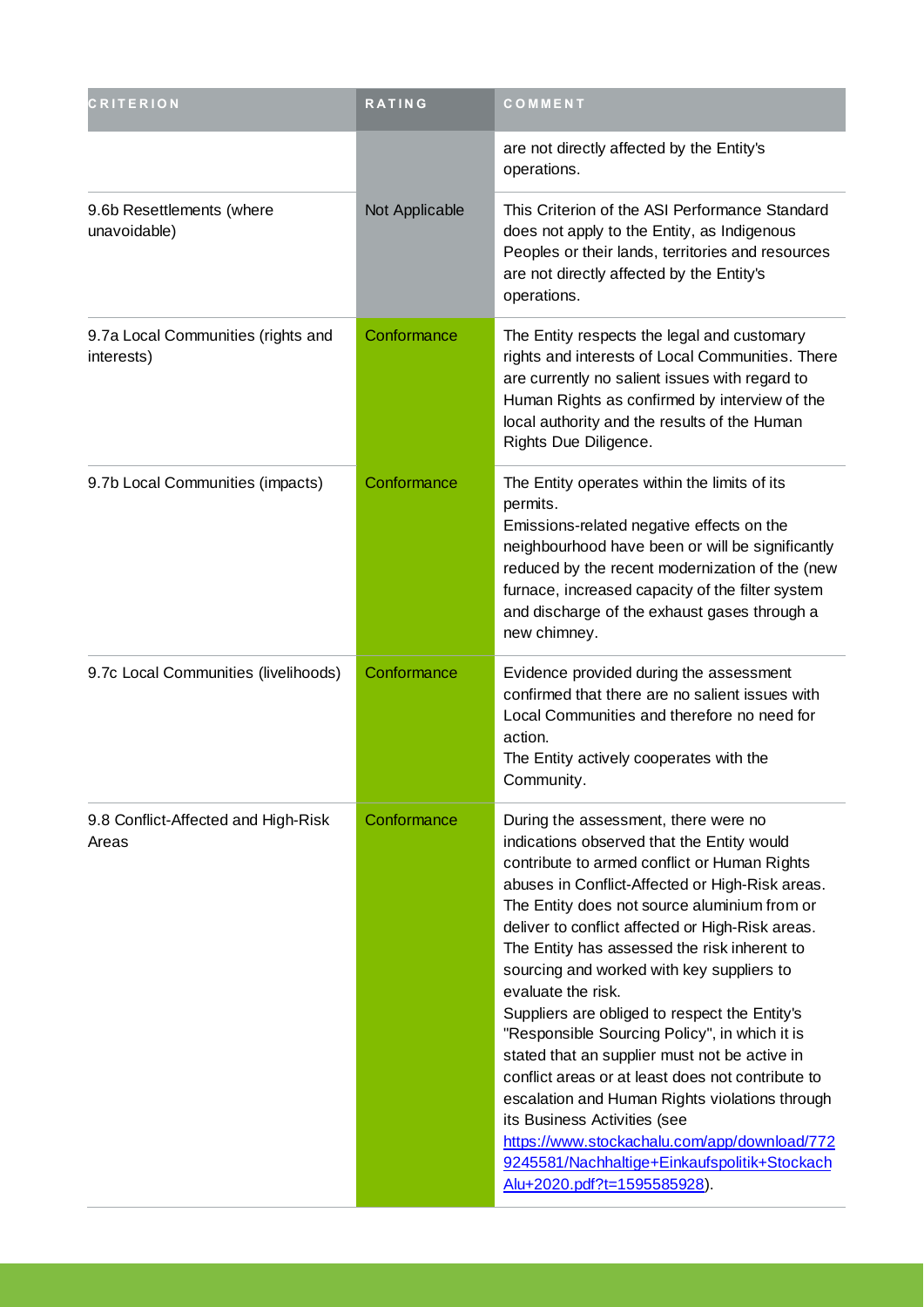| <b>CRITERION</b>                                                                                 | <b>RATING</b>  | COMMENT                                                                                                                                                                                                                                                                                                               |
|--------------------------------------------------------------------------------------------------|----------------|-----------------------------------------------------------------------------------------------------------------------------------------------------------------------------------------------------------------------------------------------------------------------------------------------------------------------|
| 9.9 Security practice                                                                            | Not Applicable | The site does not employ any security forces.<br>Entity does not operate in CAHRA.                                                                                                                                                                                                                                    |
| PRINCIPLE 10 LABOUR RIGHTS                                                                       |                |                                                                                                                                                                                                                                                                                                                       |
| 10.1a Freedom of Association and<br>Right to Collective Bargaining<br>(Freedom of Association)   | Conformance    | The Entity respects the rights of Workers to<br>unite freely in the unions, seek representation<br>and join the works council without interference.<br>A freely elected worker representation (works<br>council) is in place.                                                                                         |
| 10.1b Freedom of Association and<br>Right to Collective Bargaining<br>(Collective Bargaining)    | Conformance    | The Entity does respect the right of Collective<br>Bargaining. It adheres to the Collective<br>Bargaining Agreement (CBA) negotiated on site<br>level.<br>However, the Entity is not a Member of the<br>employersqCollective Bargaining Community<br>which negotiates on branch level with the union.                 |
| 10.1c Freedom of Association and<br><b>Right to Collective Bargaining</b><br>(alternative means) | Not Applicable | This Criterion of the ASI Performance Standard<br>is Not applicable to the Entity, as the right to<br>Freedom of Association and Collective<br>Bargaining is not restricted in the country where<br>the Entity operates/is located/seated.                                                                            |
| 10.2a Child Labour (minimum age)                                                                 | Conformance    | The Entity does neither use nor support the use<br>of Child Labour. Minimum working age of 15<br>years is respected. The youngest worker<br>(apprentice) was 17 years old.<br>There are robust practices in place to ensure<br>that children are not employed.                                                        |
| 10.2b Child Labour (hazardous)                                                                   | Conformance    | The Entity does neither use nor support the use<br>of Child Labour and does not engage in or<br>supporting hazardous Child Labour. Young<br>workers are employed for educational purpose<br>only. If at all, work with hazardous substances<br>happens only under supervision and as part of<br>vocational education. |
| 10.2c Child Labour (worst forms)                                                                 | Conformance    | As confirmed by site tour and interviews, the<br>Entity does neither use, nor support the use of<br>Child Labour and does not engage in or<br>supporting worst forms of Child Labour.                                                                                                                                 |
| 10.3a Forced Labour (Human<br>trafficking)                                                       | Conformance    | The Entity does neither engage in nor support<br>the use of Forced Labour. The Entity does not<br>engage in or support human trafficking, either<br>directly or through any employment or<br>recruitment agencies, as confirmed by<br>interviews and document review.                                                 |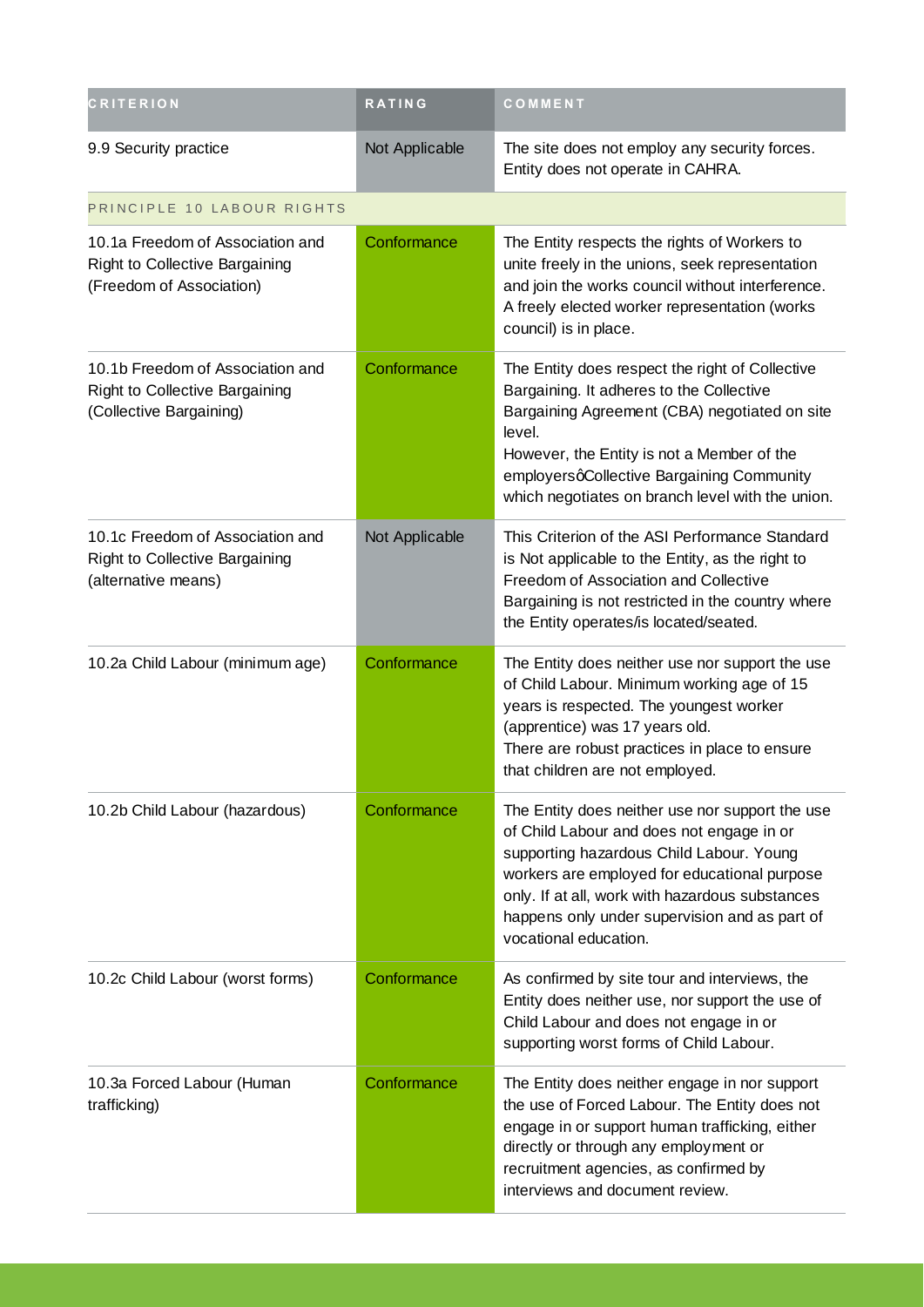| <b>CRITERION</b>                                                             | <b>RATING</b> | COMMENT                                                                                                                                                                                                                                                                                                                                              |
|------------------------------------------------------------------------------|---------------|------------------------------------------------------------------------------------------------------------------------------------------------------------------------------------------------------------------------------------------------------------------------------------------------------------------------------------------------------|
| 10.3b Forced Labour (deposits, fees,<br>advances)                            | Conformance   | The Entity does neither engage in, nor support<br>the use of Forced Labour. The Entity does not<br>require any form of deposit, recruitment fee or<br>equipment advance from Workers, either directly<br>or through employment or recruitment agencies,<br>as confirmed by interviews and document<br>review.                                        |
| 10.3c Forced Labour (Migrant<br>Workers)                                     | Conformance   | The Entity does neither engage in, nor support<br>the use of Forced Labour. The Entity does not<br>require Migrant Workers to lodge deposits or<br>security payments, either directly or through<br>employment or recruitment agencies, as<br>confirmed by interviews and document review.                                                           |
| 10.3d Forced Labour (Debt Bondage)                                           | Conformance   | The Entity does neither engage in, nor does it<br>support the use of Forced Labour. The Entity<br>does not hold workers in Debt Bondage or force<br>them to work in order to pay off a debt, as<br>confirmed by interviews and document review.                                                                                                      |
| 10.3e Forced Labour (freedom of<br>movement)                                 | Conformance   | The Entity does neither engage in, nor does it<br>support the use of Forced Labour. The Entity<br>does not unreasonably restrict the freedom of<br>movement of workers in the workplace, as<br>confirmed by interviews and document review.<br>The Entity does not provide on-site housing.                                                          |
| 10.3f Forced Labour (retention of<br>identity papers, permits, Certificates) | Conformance   | The Entity does neither engage in, nor does it<br>support the use of Forced Labour. The Entity<br>does not retain original copies of workersq<br>identity papers, work permits, travel documents<br>or training certificates, as confirmed by<br>interviews and document review.<br>Applicants must present an ID, but only a copy<br>will be filed. |
| 10.3g Forced Labour (freedom to<br>terminate employment)                     | Conformance   | The Entity does neither engage in, nor does it<br>support the use of Forced Labour. The Entity<br>does not deny workers the freedom to terminate<br>their employment at any time without penalty,<br>given notice of reasonable length, as confirmed<br>by interviews and document review.                                                           |
| 10.4 Non-Discrimination                                                      | Conformance   | As confirmed by interviews and document<br>review, the Entity does not engage in or support<br>discrimination in hiring, salary, promotion,<br>training, advancement opportunities or<br>termination of any Worker on the basis of<br>gender, race, national or social origin, religion,<br>disability, political affiliation, sexual orientation,   |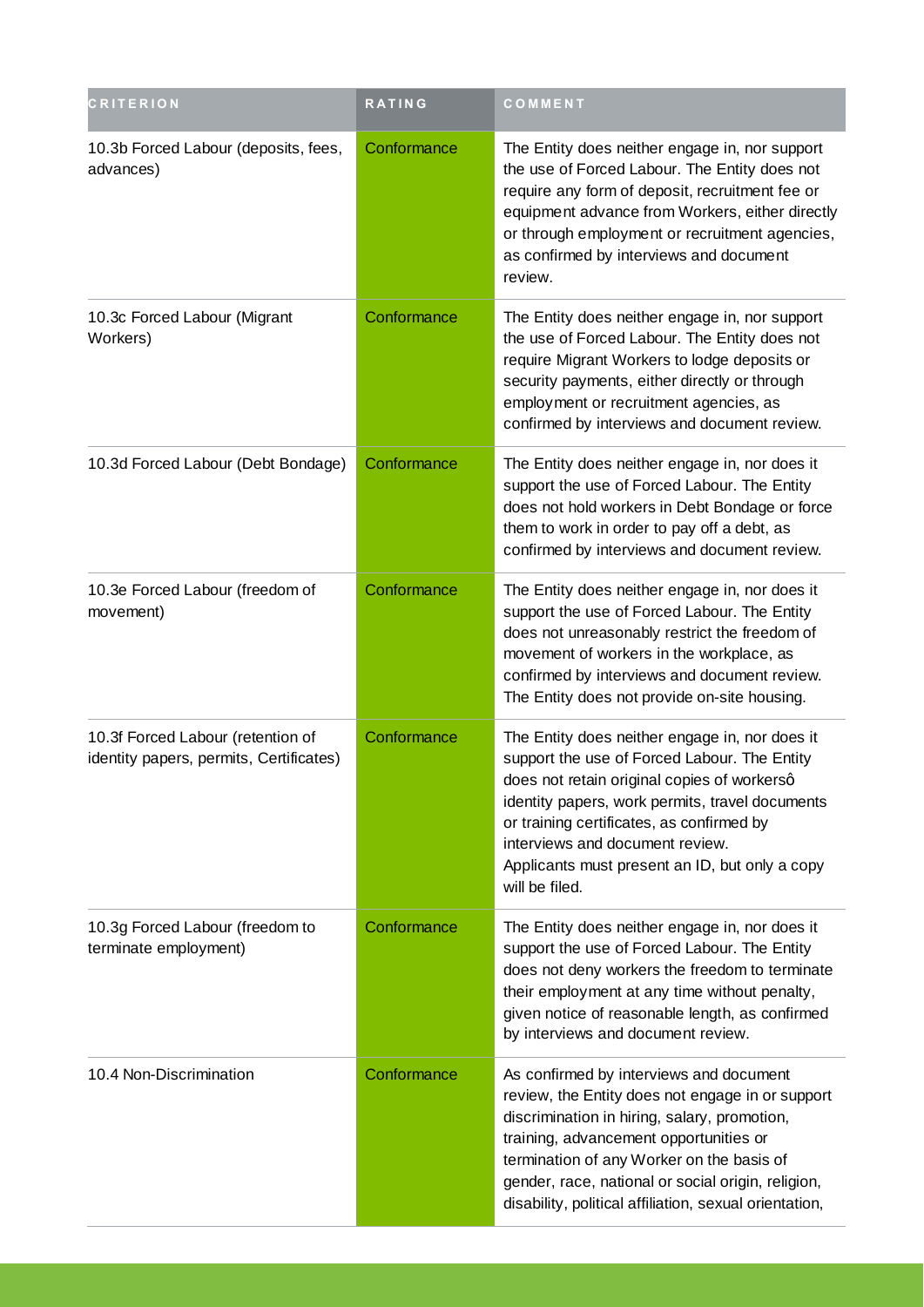| <b>CRITERION</b>                                               | <b>RATING</b> | COMMENT                                                                                                                                                                                                                                                                                                                                                                                                                       |
|----------------------------------------------------------------|---------------|-------------------------------------------------------------------------------------------------------------------------------------------------------------------------------------------------------------------------------------------------------------------------------------------------------------------------------------------------------------------------------------------------------------------------------|
|                                                                |               | marital status, family responsibilities, age, or any<br>other condition that could give rise to<br>Discrimination.<br>Still, there is the need to overcome the historical<br>disadvantage of women. Employees received<br>diversity and anti-discrimination training.                                                                                                                                                         |
| 10.5 Communication and<br>engagement                           | Conformance   | As confirmed by interviews and document<br>review, the Entity does ensure open<br>communication and direct engagement with<br>workers and their representatives regarding<br>working conditions and resolution of workplace<br>and compensation issues, without threat of<br>reprisal, intimidation or harassment.                                                                                                            |
| 10.6 Disciplinary practices                                    | Conformance   | As confirmed by interviews and document<br>review, the Entity does neither engage in nor<br>tolerate the use of corporal punishment, mental<br>or physical coercion, harassment, and gender-<br>based violence including sexual harassment, or<br>verbal abuse of Workers.                                                                                                                                                    |
| 10.7a Remuneration (living wage)                               | Conformance   | The Entity does respect the rights of Workers to<br>a living wage and ensures that wages paid for a<br>normal working week meet the industry<br>Standard, as confirmed by Document review<br>and Worker interviews.<br>Working Time, payment and leave are<br>negotiated in Collective Bargaining Agreements.<br>The wages paid are substantially above the<br>legal minimum. They are in line with the industry<br>Standard. |
| 10.7b Remuneration (method of<br>payment)                      | Conformance   | As has been verified by document review and<br>interviews during the assessment, the Entity's<br>wage payments are timely, in legal tender and<br>fully documented.                                                                                                                                                                                                                                                           |
| 10.8 Working Time                                              | Conformance   | The Entity does comply with Applicable Law and<br>industry Standards on Working Time, public<br>holidays and paid annual leave.<br>Working Time is part of each employment<br>contract. Clocking-in System is in place.<br>Records are on hand.                                                                                                                                                                               |
| PRINCIPLE 11 OCCUPATIONAL HEALTH AND SAFETY                    |               |                                                                                                                                                                                                                                                                                                                                                                                                                               |
| 11.1a Occupational Health and<br>Safety (OH&S) Policy (Policy) | Conformance   | The Entity has issued and communicated its<br>Environment, Occupational Health and Safety<br>Policy. It can be found on the company's                                                                                                                                                                                                                                                                                         |

website

https://www.stockachalu.com/nachhaltigkeit/.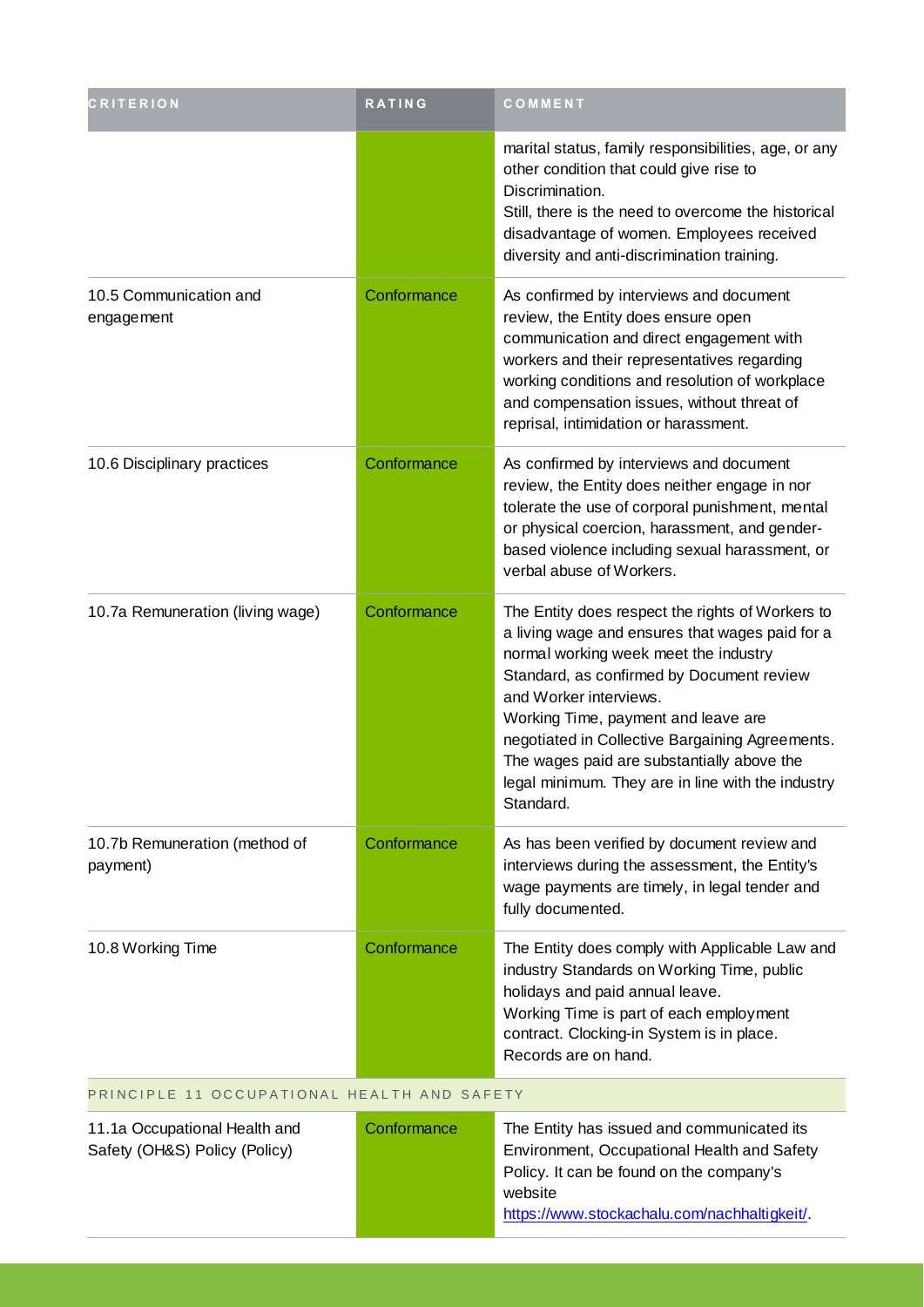| <b>CRITERION</b>                                                                        | <b>RATING</b>             | COMMENT                                                                                                                                                                                                                                                                                                                                                                                                                                |
|-----------------------------------------------------------------------------------------|---------------------------|----------------------------------------------------------------------------------------------------------------------------------------------------------------------------------------------------------------------------------------------------------------------------------------------------------------------------------------------------------------------------------------------------------------------------------------|
| 11.1b Occupational Health and<br>Safety (OH&S) Policy (Workers and<br>Visitors)         | Conformance               | The Entity applies its environment, Occupational<br>Health and Safety (EOH&S) Policy to all<br>Workers and Visitors of its site.                                                                                                                                                                                                                                                                                                       |
| 11.1c Occupational Health and<br>Safety (OH&S) Policy (Applicable<br>Law and Standards) | Conformance               | The Entity has issued and communicated a<br>documented environment, Occupational Health<br>and Safety Policy<br>(https://www.stockachalu.com/app/download/76<br>03653981/EHS+Politik+ALU-<br>ASO.pdf?t=1595519058) which contains a<br>statement to comply with Applicable Law and<br>"Core Safety Rules"<br>(https://www.stockachalu.com/app/download/76<br>03654081/Kernsicherheitsregeln+StockachAlu+<br>und+ASO.pdf?t=1595519058). |
| 11.1d Occupational Health and<br>Safety (OH&S) Policy (right to stop<br>unsafe work)    | Conformance               | The Entity has issued a documented<br>environment, Occupational Health and Safety<br>Policy.<br>The text of the Policy includes a statement that<br>Workers have the right to stop their work in an<br>unsafe situation.                                                                                                                                                                                                               |
| 11.2 OH&S Management System                                                             | Minor Non-<br>Conformance | The Entity has implemented a documented<br>Occupational Health and Safety Management<br>System.<br>However, one gap has been identified that need<br>to be addressed in order to be fully conformant<br>with ASI requirements. This gap relates to the<br>adequacy of the risk assessments concerning<br>psychological factors and mental wellbeing.                                                                                   |
| 11.3 Employee engagement on<br>health and safety                                        | Conformance               | The involvement of employees in topics related<br>to occupational health & safety (OH&S) takes<br>place on the one hand through periodic OH&S<br>committee meetings (on a quarterly basis) and<br>through cooperation with the works council,<br>whose statutory task is to look after the safety<br>and well-being of the employees.                                                                                                  |
| 11.4 OH&S performance                                                                   | Conformance               | The Entity periodically evaluates its<br>Occupational Health and Safety (OH&S)<br>performance.<br>Leading and lagging indicators are used to<br>monitor and evaluate the effectiveness of the<br>OH&S Management System on a monthly or<br>annual basis (documented in monthly Report<br>and annual sustainability Report).                                                                                                            |